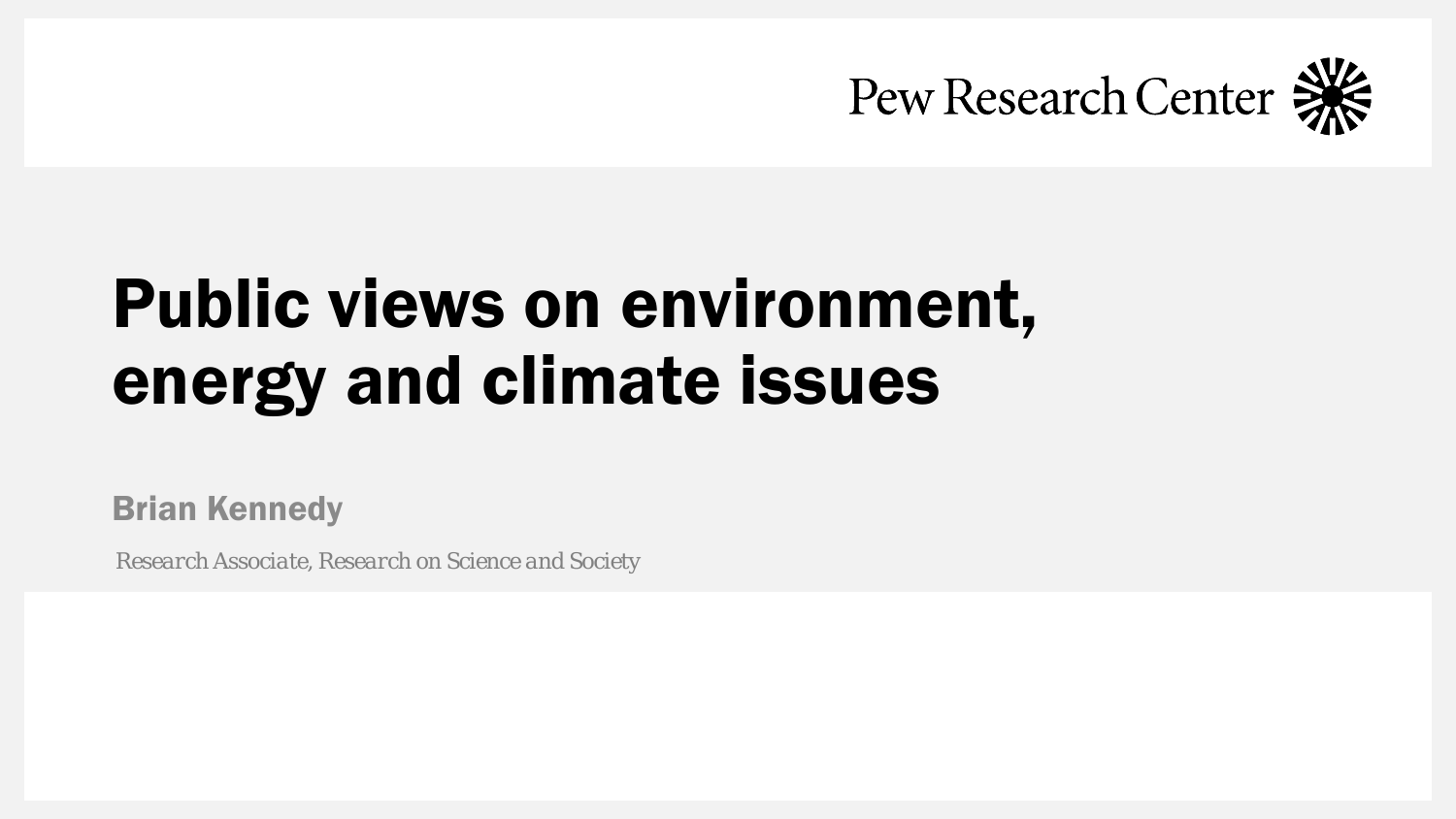#### Public views on environmental regulations over time



Pew Research Center survey of U.S. adults 1994-July 9, 2017.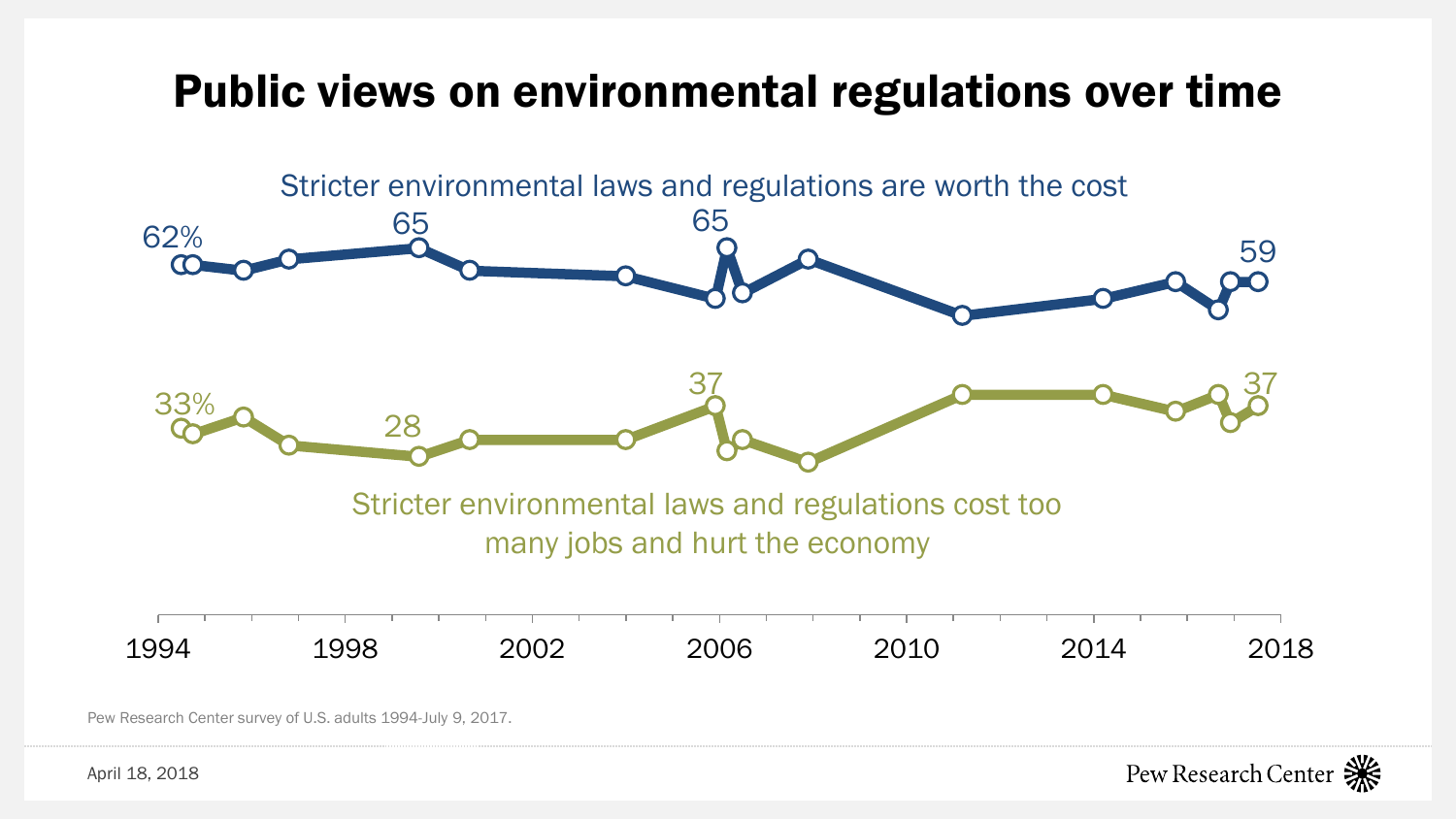#### Widening political divides over whether stricter environmental laws and regulations are worth the cost



Note: Republicans and Democrats include independents and others who "lean" toward the parties. Pew Research Center survey of U.S. adults 1994-July 9, 2017.



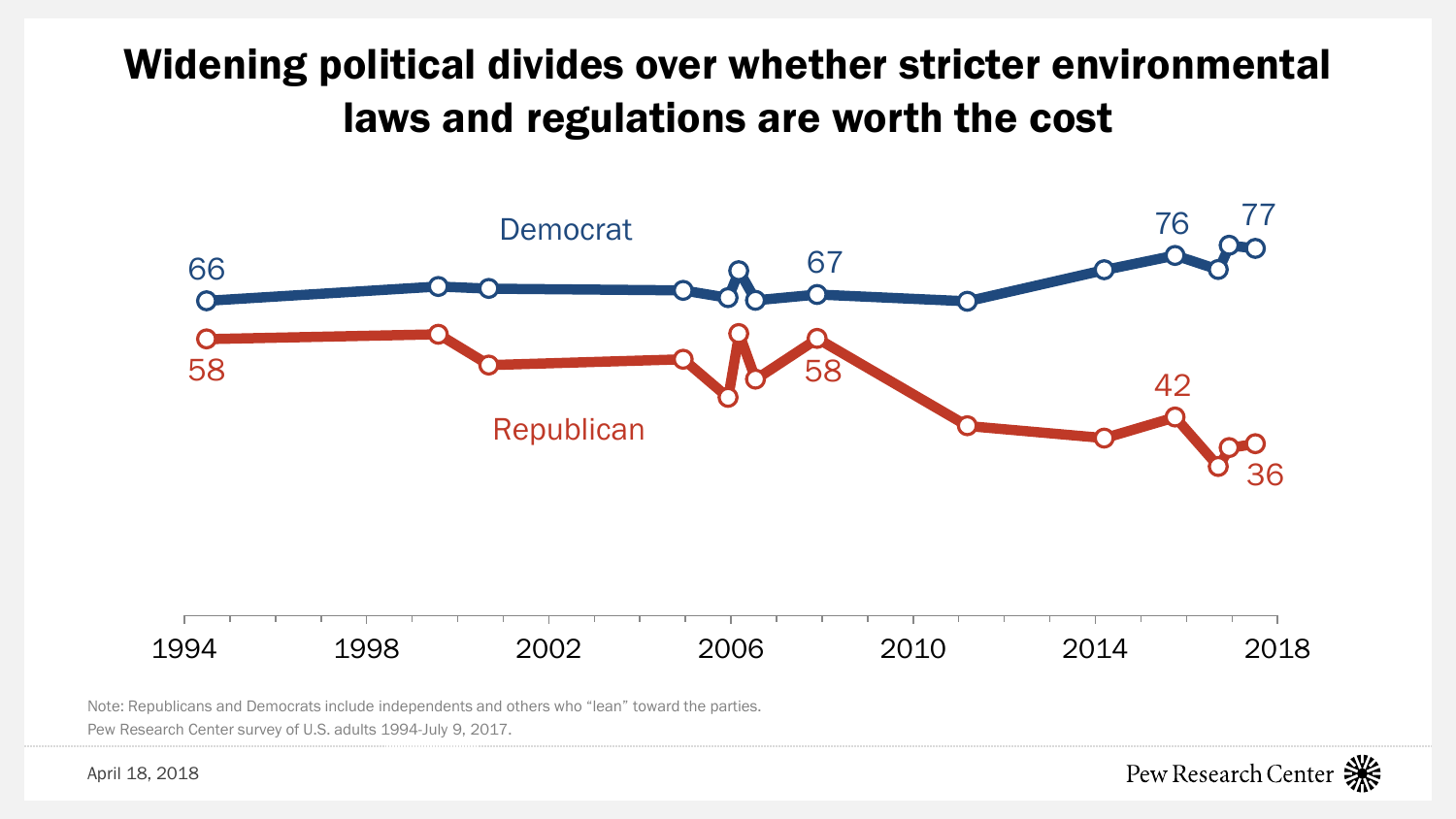#### Views on environmental regulations by state

*Stricter environmental laws and regulations are worth the cost*





April 18, 2018

Pew Research Center survey of U.S. adults June 4-Sept. 30, 2014.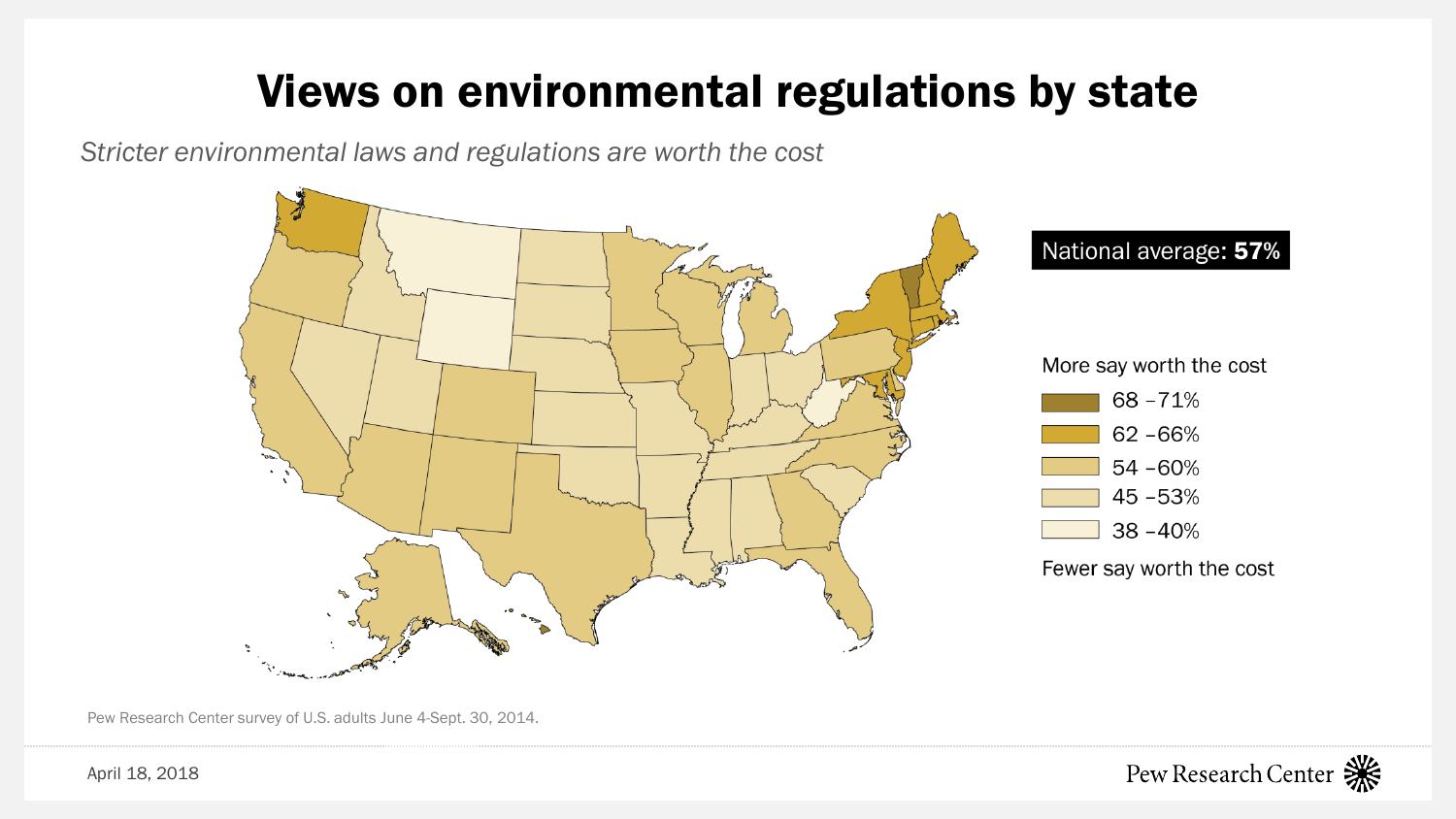#### In Colorado, Republicans and Democrats have different views on whether stricter environmental regulations are worth the cost



Pew Research Center survey of U.S. adults June 4-Sept. 30, 2014.



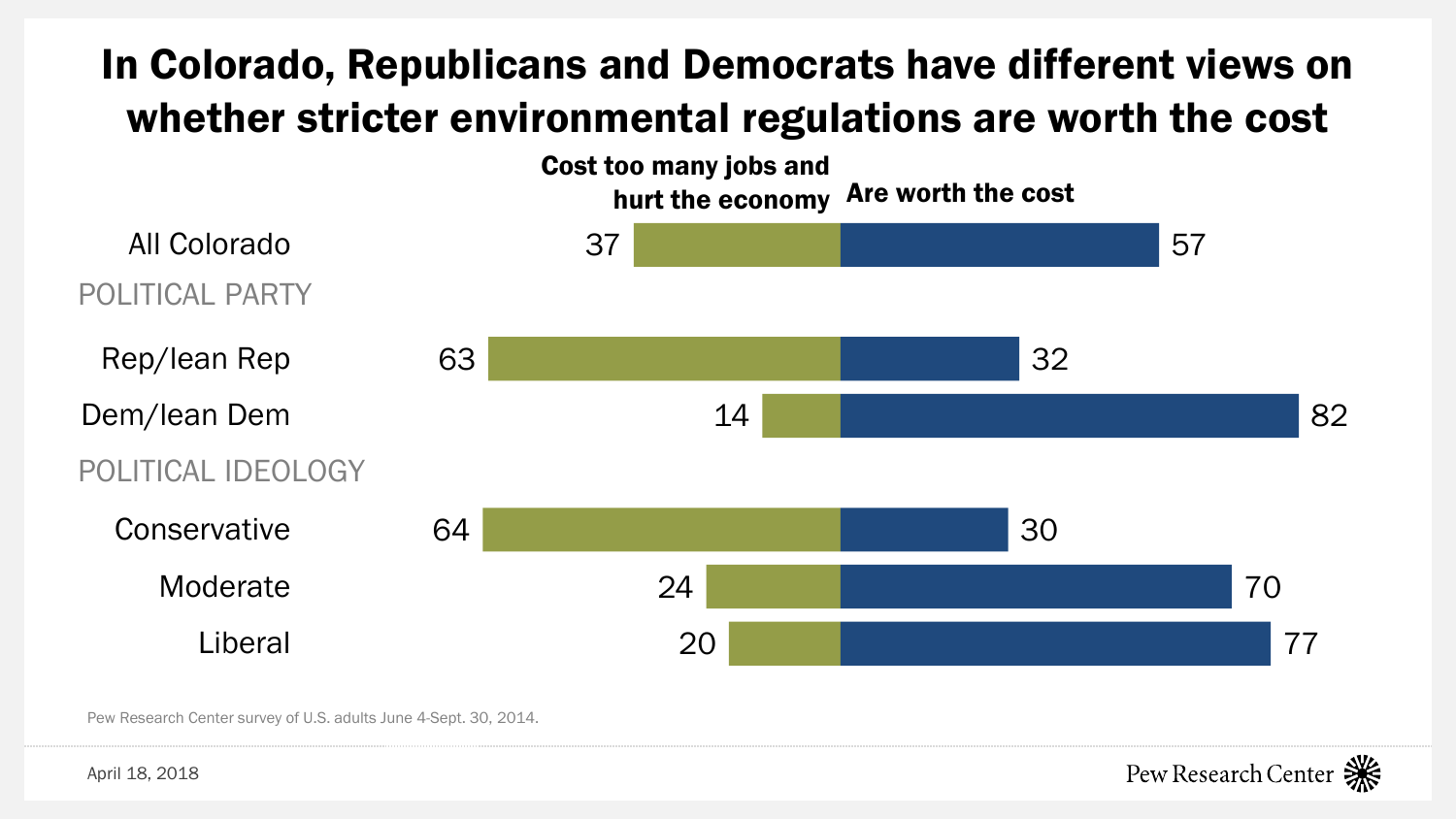## Most Republicans say it is possible to cut environmental regulations and still protect air and water quality

*It is possible/not possible to cut back on environmental regulations and still effectively protect air and water quality in the U.S.*



Pew Research Center survey of U.S. adults May 3-7, 2017.

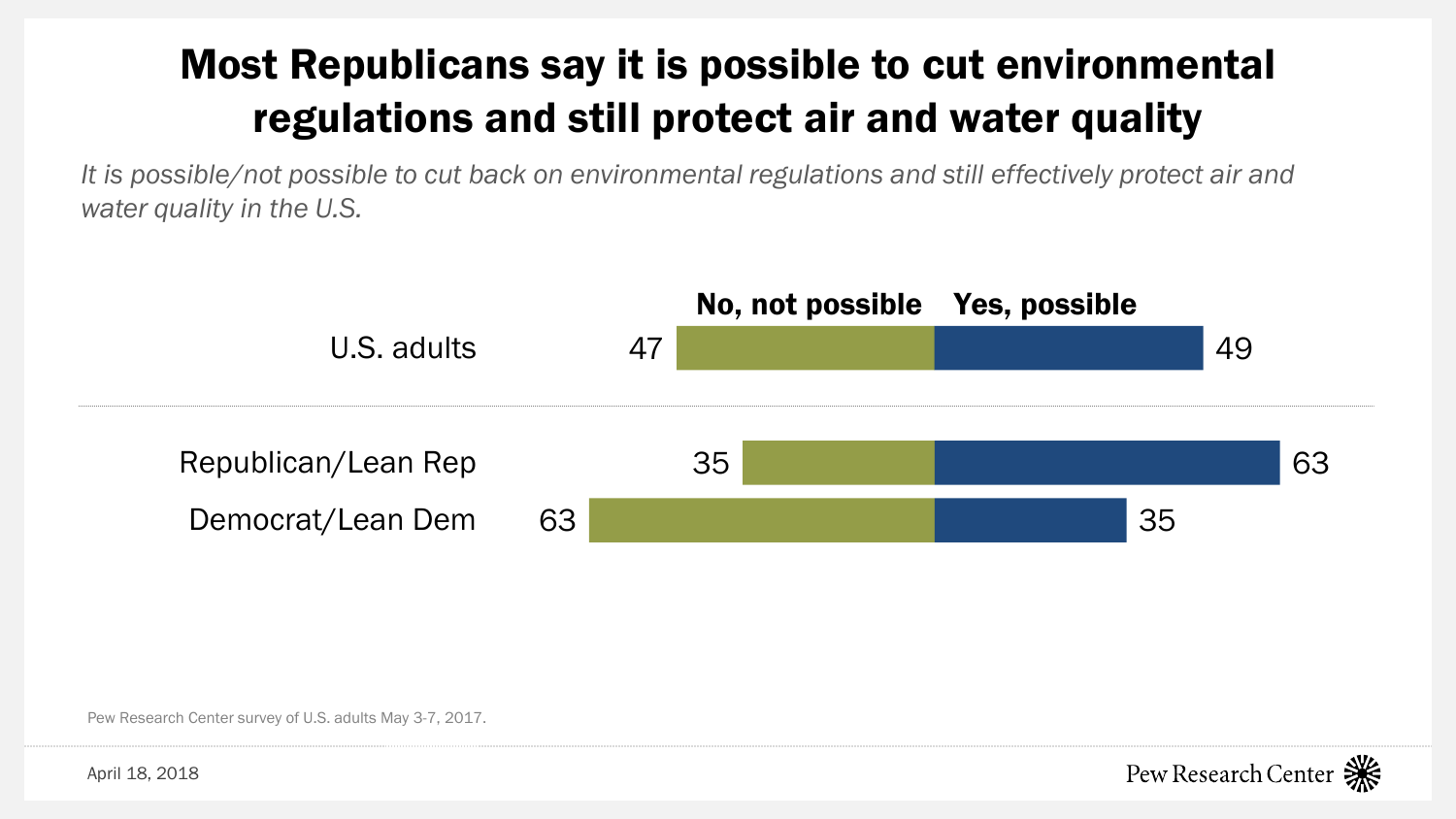## Most Americans report concern for the environment; one-in-five try to act on that concern all the time

*In their daily life, they are \_\_\_ about helping the environment*



*They make an effort to live in ways that help protect the environment*



Pew Research Center survey of U.S. adults May 10-June 6, 2016.

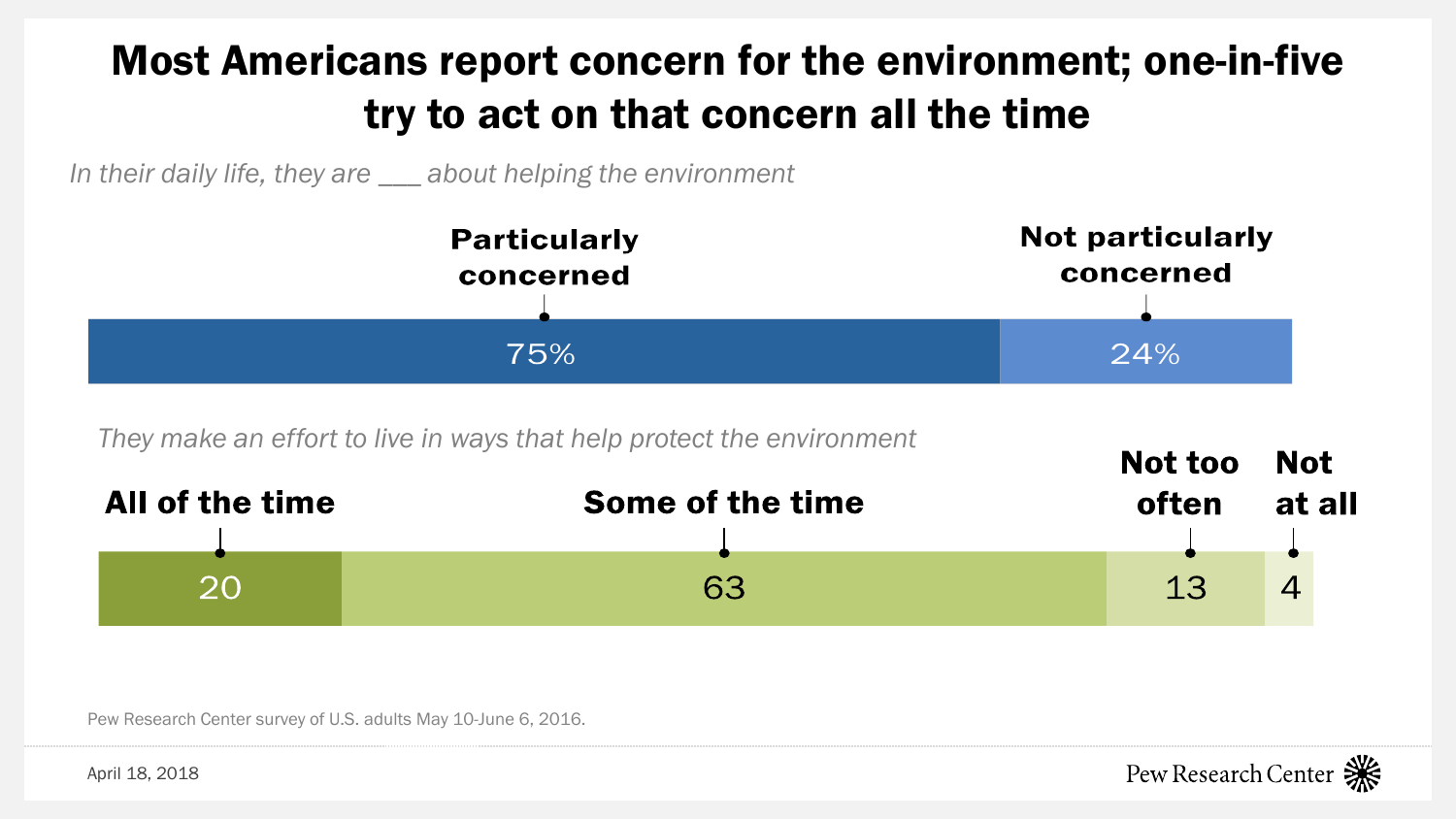## A decade of political divides over climate change

*Earth is getting warmer mostly due to human activity*



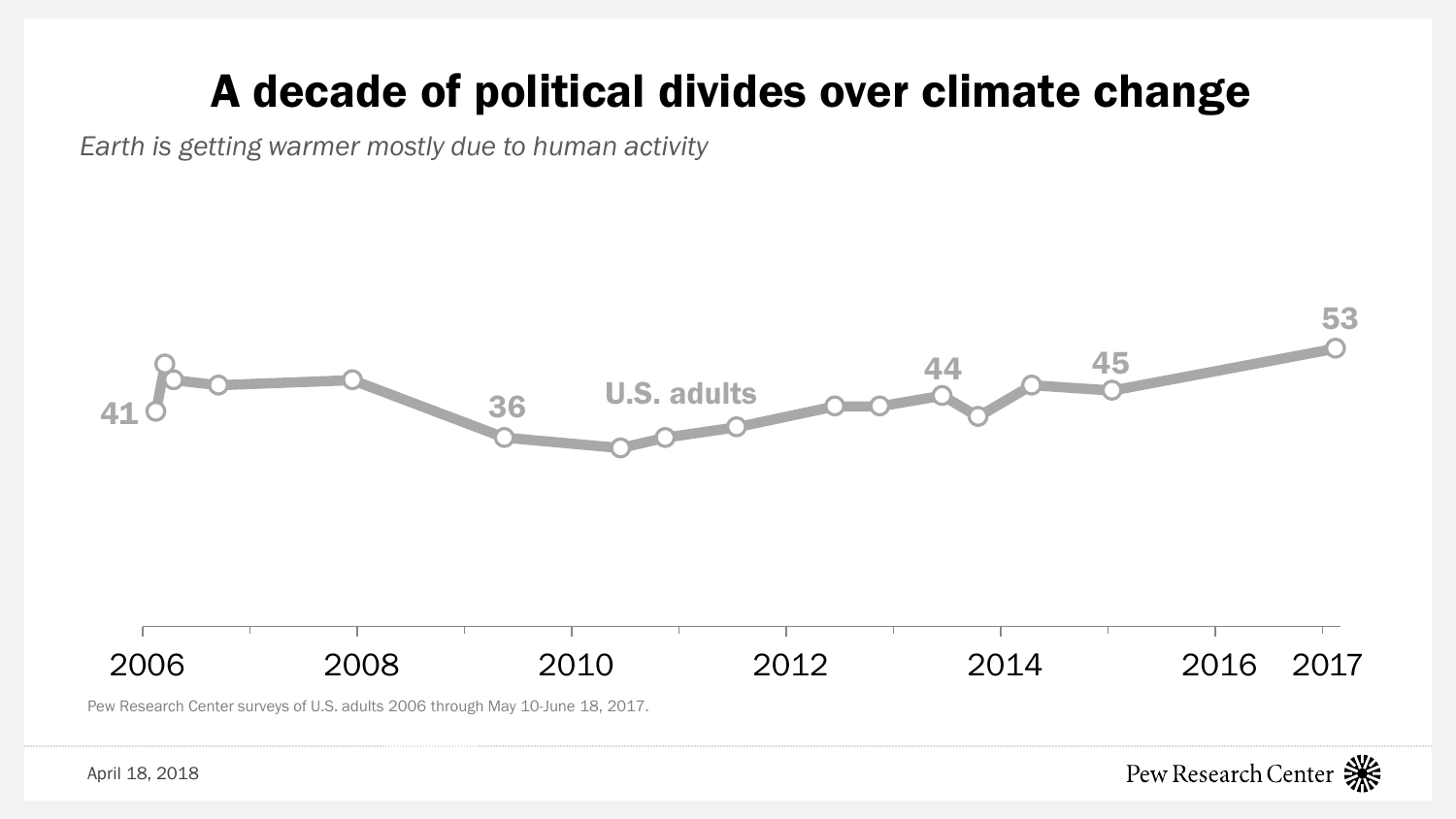## A decade of political divides over climate change

*Earth is getting warmer mostly due to human activity*



Note: Republicans and Democrats include independents and others who "lean" toward the parties.

Pew Research Center surveys of U.S. adults 2006 through May 10-June 6, 2016.

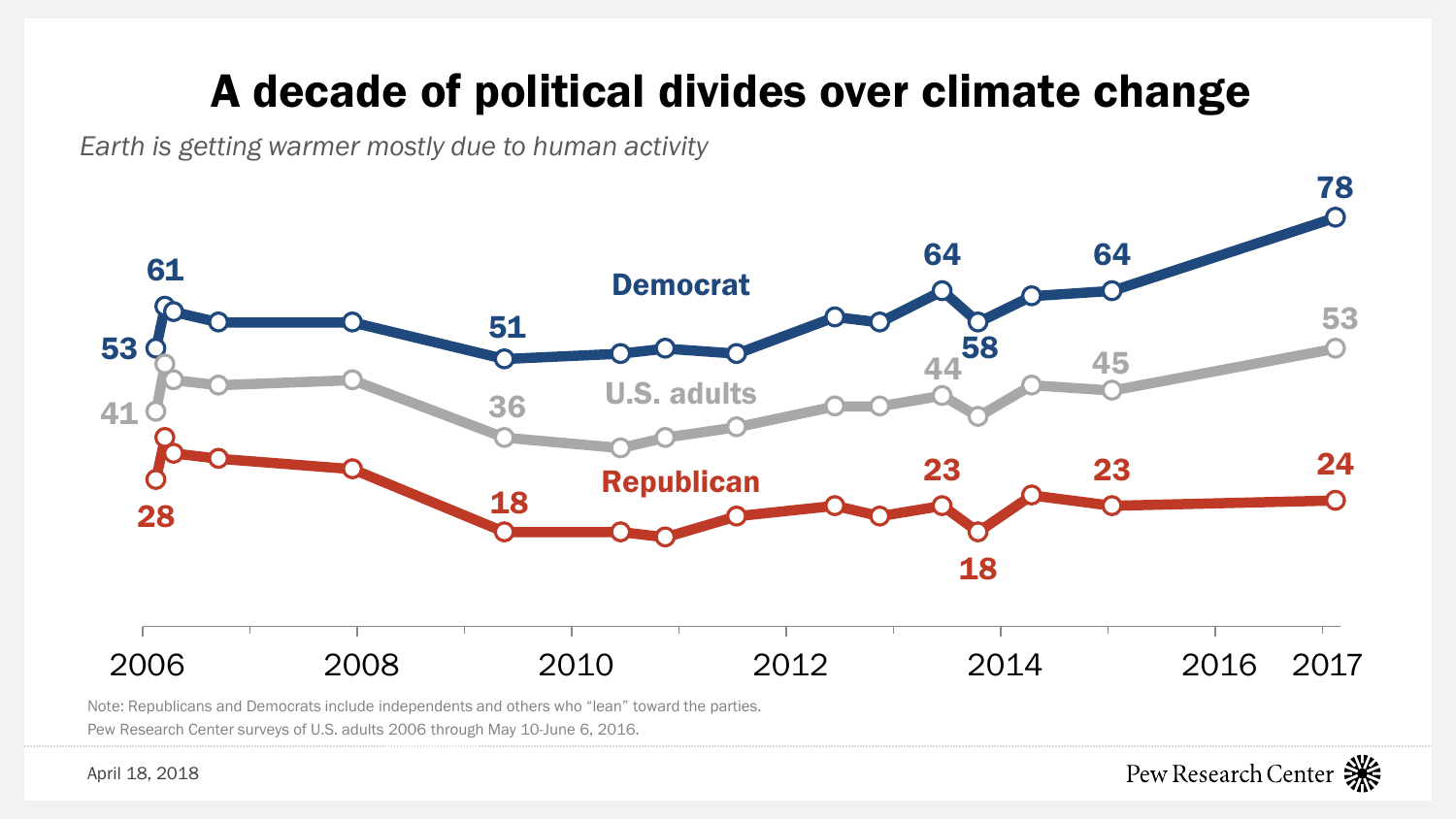## Democrats with high science knowledge are more likely to think human activity mostly accounts for climate change

*The Earth is warming mostly due to human activity*



Note: Beliefs about climate change include those who "lean" toward each response. Republicans and Democrats include independents and others who "lean" toward the parties. Pew Research Center survey of U.S. adults May 10-June 6, 2016.



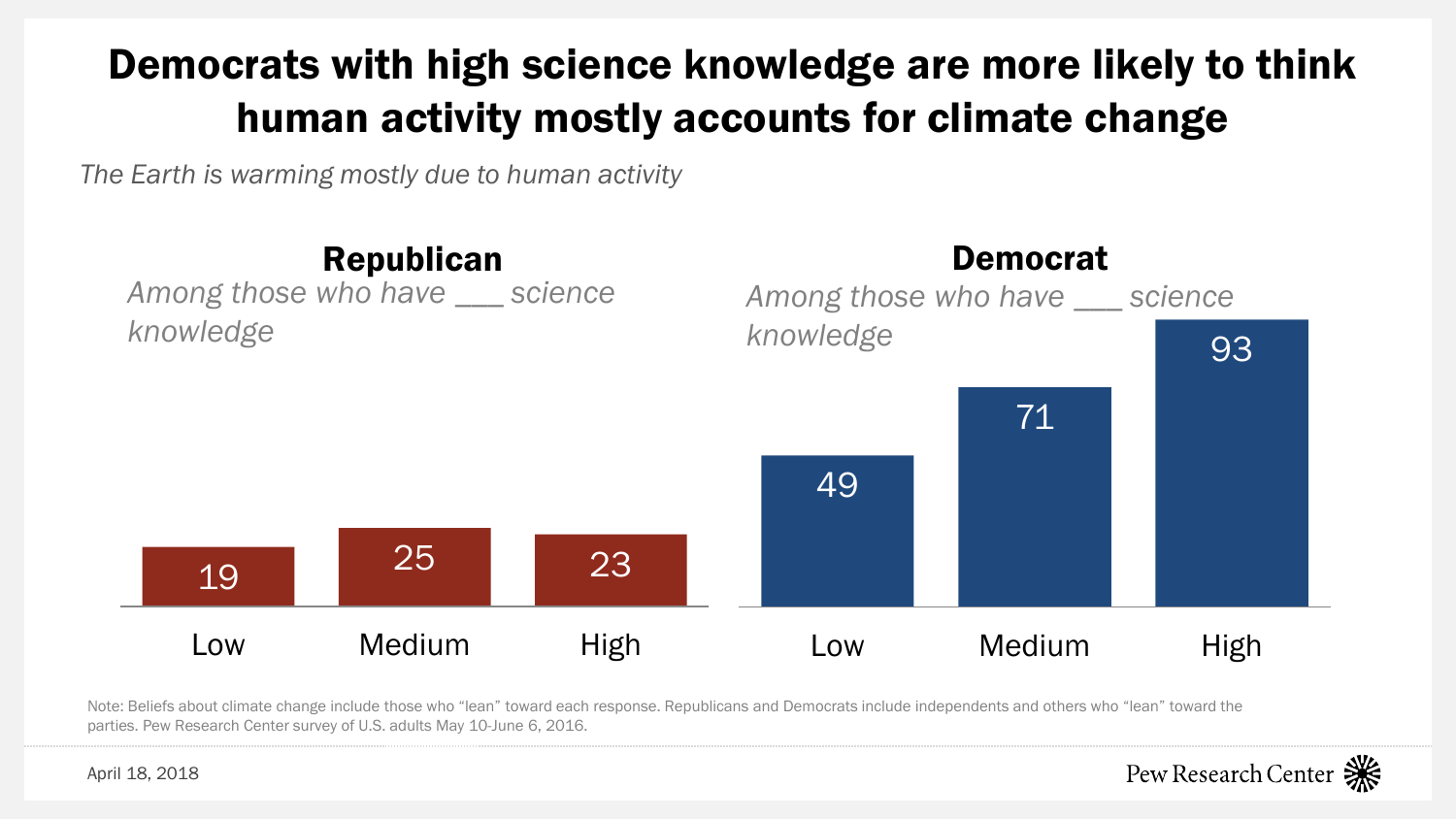## Many Americans expect harms from global climate change

*It is \_\_\_ that each of the following will occur due to climate change*

| $\blacksquare$ Very likely                              | $\blacksquare$ Fairly likely | $\blacksquare$ Not too likely | $\blacksquare$ Not at all likely |   |
|---------------------------------------------------------|------------------------------|-------------------------------|----------------------------------|---|
| Harm to animal wildlife and<br>their habitats           | 43                           |                               | 36<br>15                         | 5 |
| Storms become more severe                               | 42                           | 36                            | 15                               | 6 |
| More droughts or water<br>shortages                     | 42                           | 34                            | 17                               | 6 |
| Damage to forests and<br>plant life                     | 42                           | 35                            | 16                               | 6 |
| Rising sea levels that erode<br>beaches and shore lines | 41                           | 35                            | 17                               | 6 |

Pew Research Center survey of U.S. adults May 10-June 6, 2016.

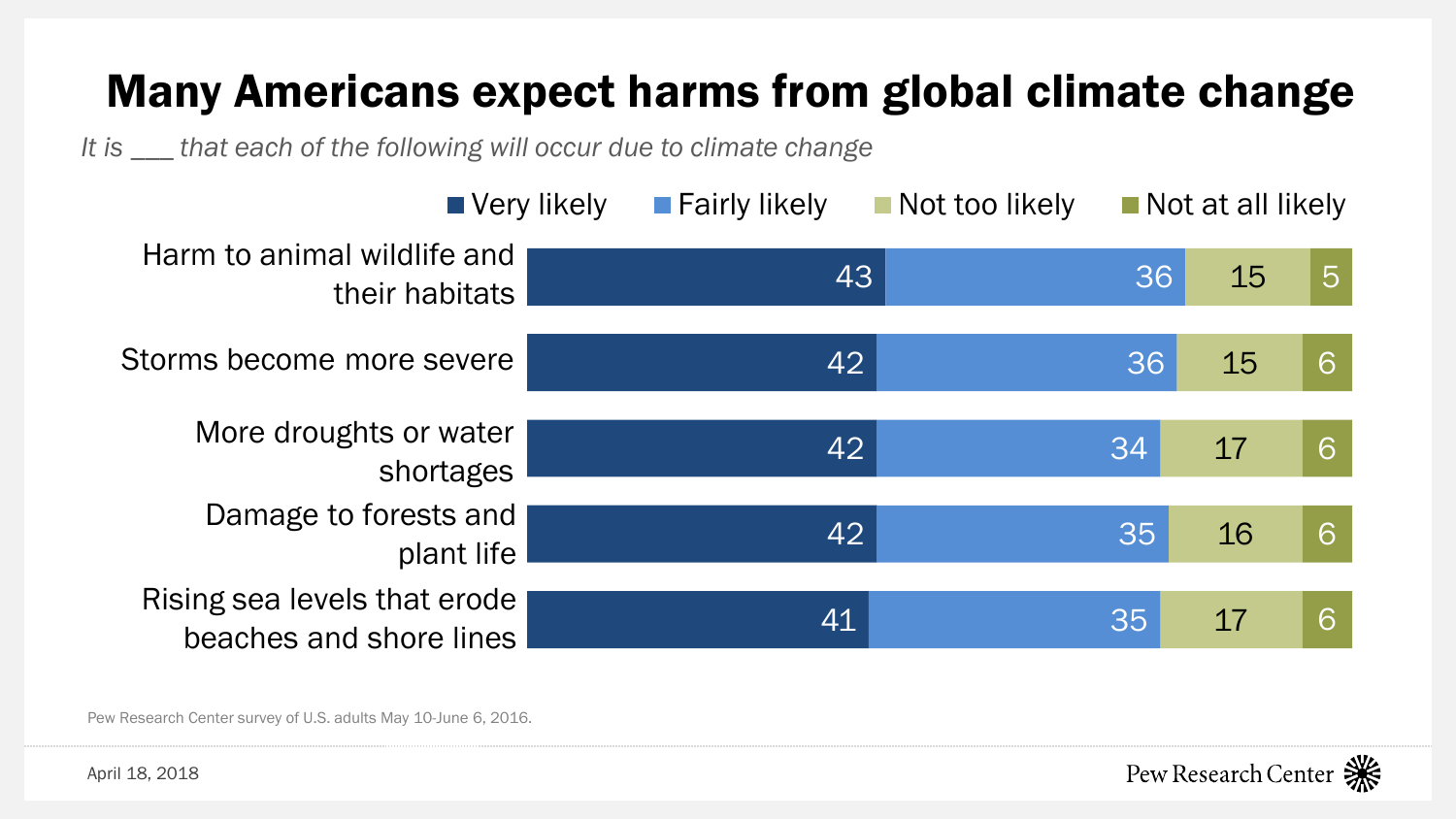## Liberal Democrats are more likely to believe harms will occur due to climate change

*It is very likely that each of the following will occur due to climate change*

|                                                                                                | • Conservative Republican<br>• Mod/lib Republican | • Liberal Democrat<br>• Mod/cons Democrat | U.S.<br>adults |
|------------------------------------------------------------------------------------------------|---------------------------------------------------|-------------------------------------------|----------------|
| Harm to animal wildlife and habitats                                                           | $21 \bullet$                                      | $\bullet$ 66                              | 43             |
| Storms become more severe                                                                      | 19 $\bullet$                                      | 60                                        | 42             |
| More droughts or water shortages                                                               | $16$ $\bullet$                                    | $\bullet$ 69                              | 42             |
| Damage to forests and plant life                                                               | 19 $\bullet$                                      | •68                                       | 42             |
| Rising sea levels that erode shore lines                                                       | $16$ $\bullet$                                    | • 67                                      | 41             |
| Note: Republicans and Democrats include independents and others who "lean" toward the parties. | 20<br>0                                           | 40<br>60<br>80                            | 100            |

Pew Research Center survey of U.S. adults May 10-June 6, 2016.

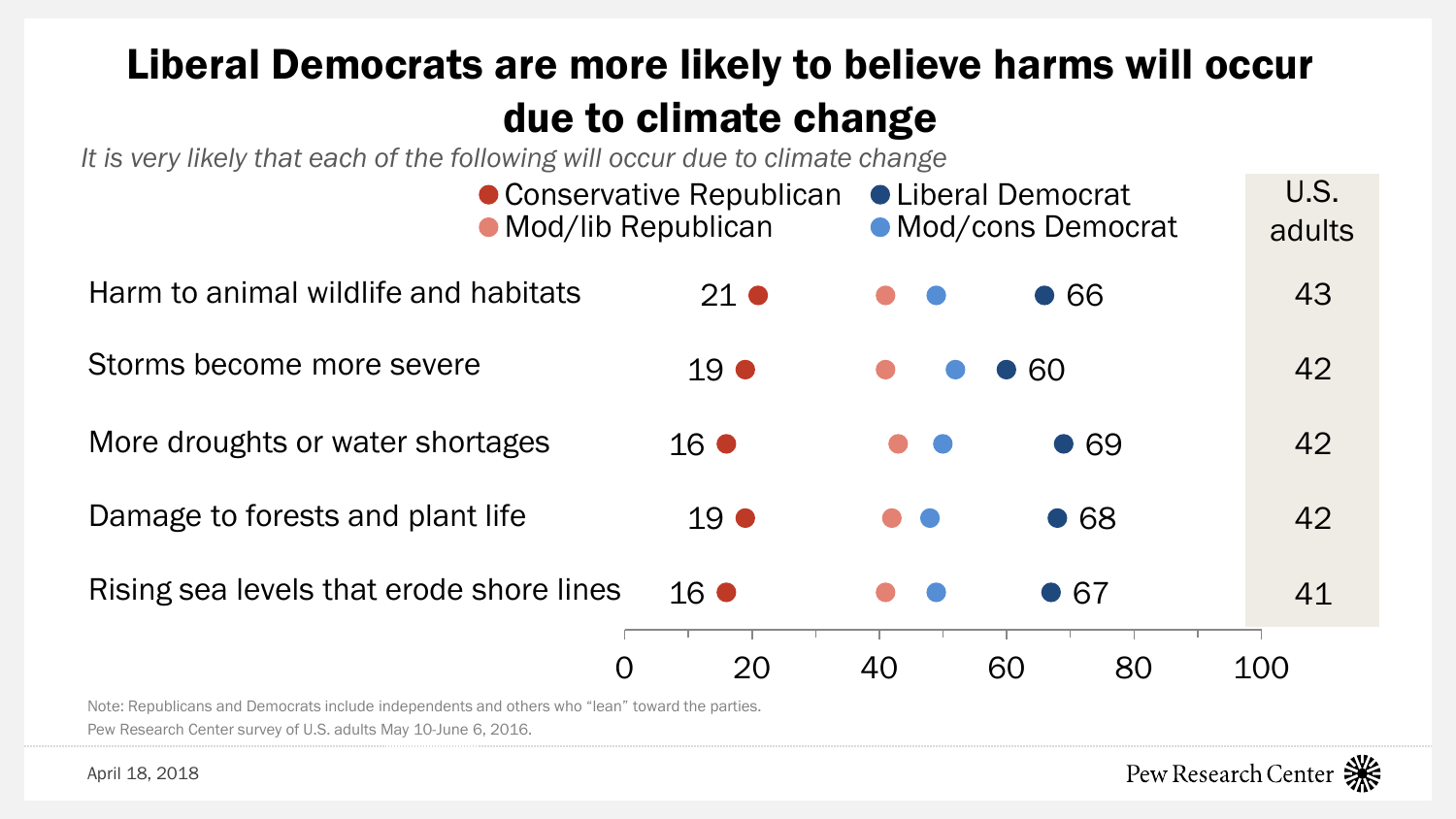## 36% of Americans say they care a great deal about the issue of global climate change

*Care about the issue of global climate change …*



Note: Republicans and Democrats include independents and others who "lean" toward the parties.

Pew Research Center survey of U.S. adults May 10-June 6, 2016.

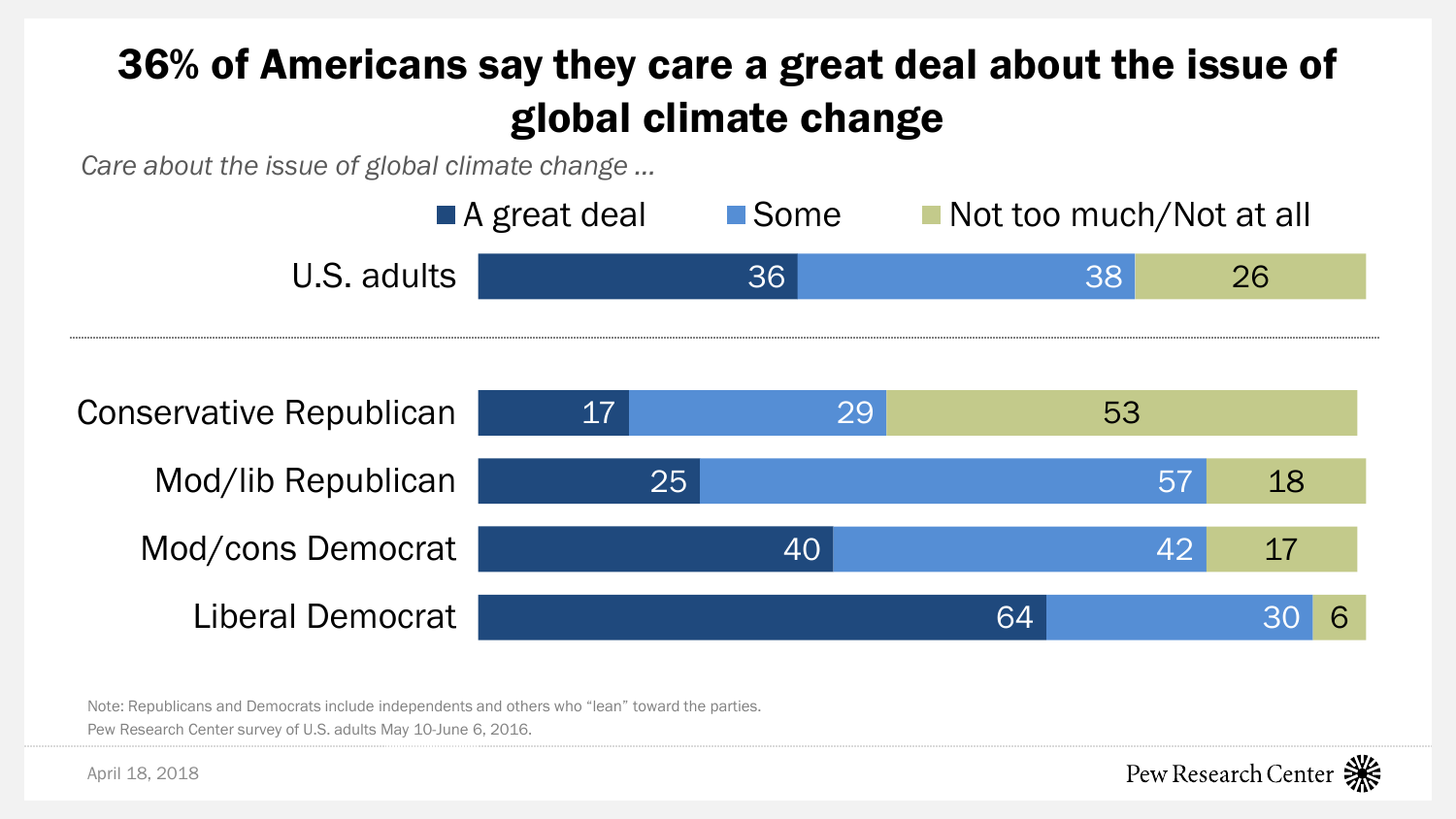#### Climate-engaged think harms are very likely from climate change

*It is very likely that each of the following will occur due to climate change*

*Among those who care about climate change...*

| Harm to animal wildlife and their habitats | Not too much/ Some<br>Not at all<br>$13$ $\bullet$ | A great deal<br>● 74 | U.S.<br>adults<br>43 |
|--------------------------------------------|----------------------------------------------------|----------------------|----------------------|
| Storms become more severe                  | $16$ $\bullet$                                     | $\bullet$ 74         | 42                   |
| More droughts or water shortages           | $10$ $\bullet$                                     | $\bullet$ 73         | 42                   |
| Damage to forests and plant life           |                                                    | $\bullet$ 74         | 42                   |
| Rising sea levels that erode shore lines   | 8 C                                                | 74                   |                      |
|                                            |                                                    |                      |                      |

Pew Research Center survey of U.S. adults May 10-June 6, 2016.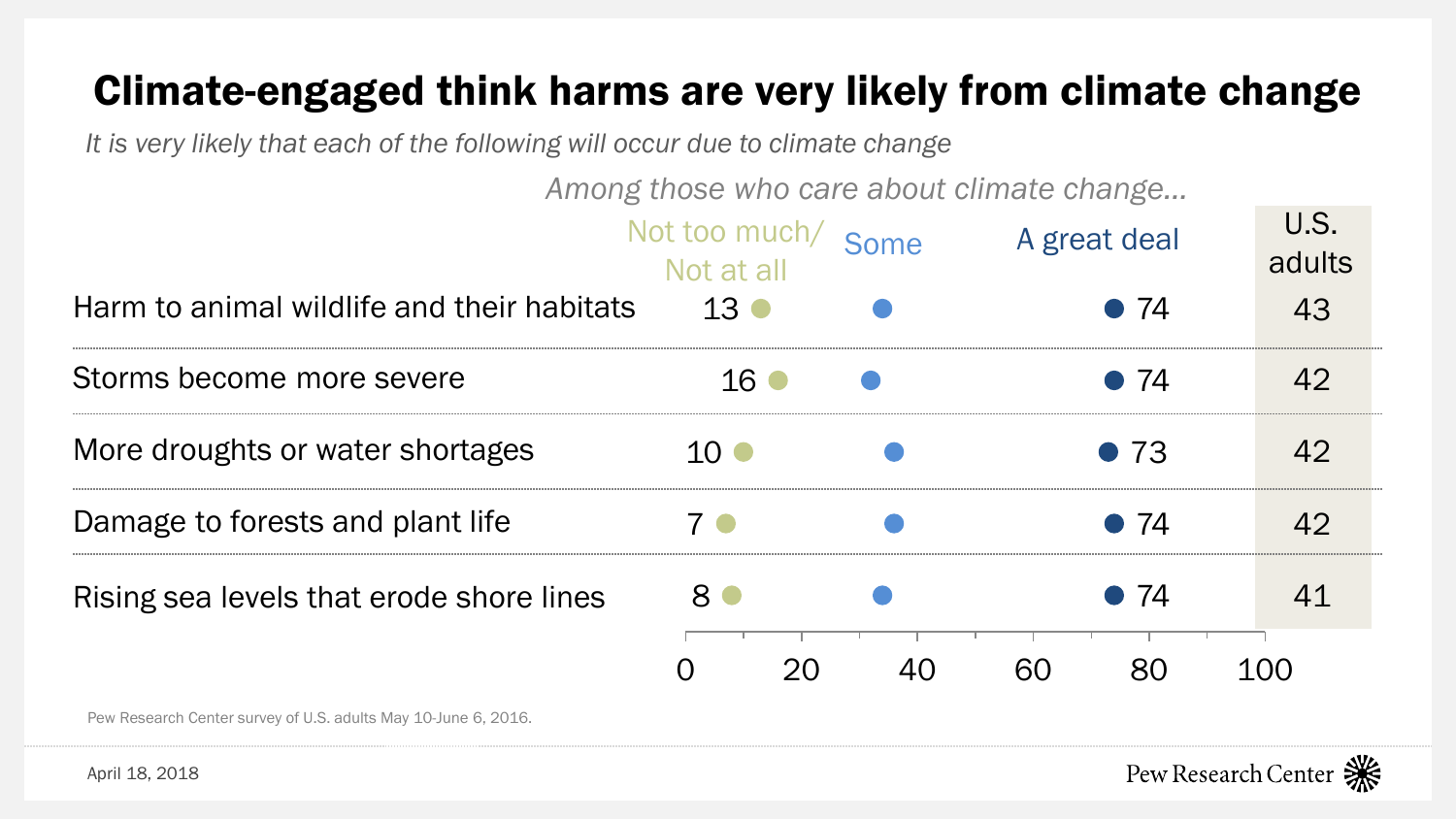## About half of Americans say power plant restrictions, international emissions agreement can make a big difference for climate change

*Each of these proposals can make \_\_\_ in addressing climate change*

|                                                         | <b>A DIRECTLE A STIGHT CITE CITE A RITIOSITIO GILLETERICE</b> |          |
|---------------------------------------------------------|---------------------------------------------------------------|----------|
| Restrictions on power plant emissions                   | 51                                                            | 13<br>34 |
| An international agreement to limit<br>carbon emissions | 49                                                            | 33<br>16 |
| Tougher fuel efficiency standards for cars              | 46                                                            | 38<br>14 |
| Corporate tax incentives                                | 45                                                            | 16<br>38 |
| More people driving hybrids                             | 41                                                            | 18<br>39 |
| People's efforts to reduce their carbon<br>footprints   | 38                                                            | 44<br>16 |

 $\blacksquare$  A big difference  $\blacksquare$  A small difference  $\blacksquare$  Almost no difference

Pew Research Center survey of U.S. adults May 10-June 6, 2016.

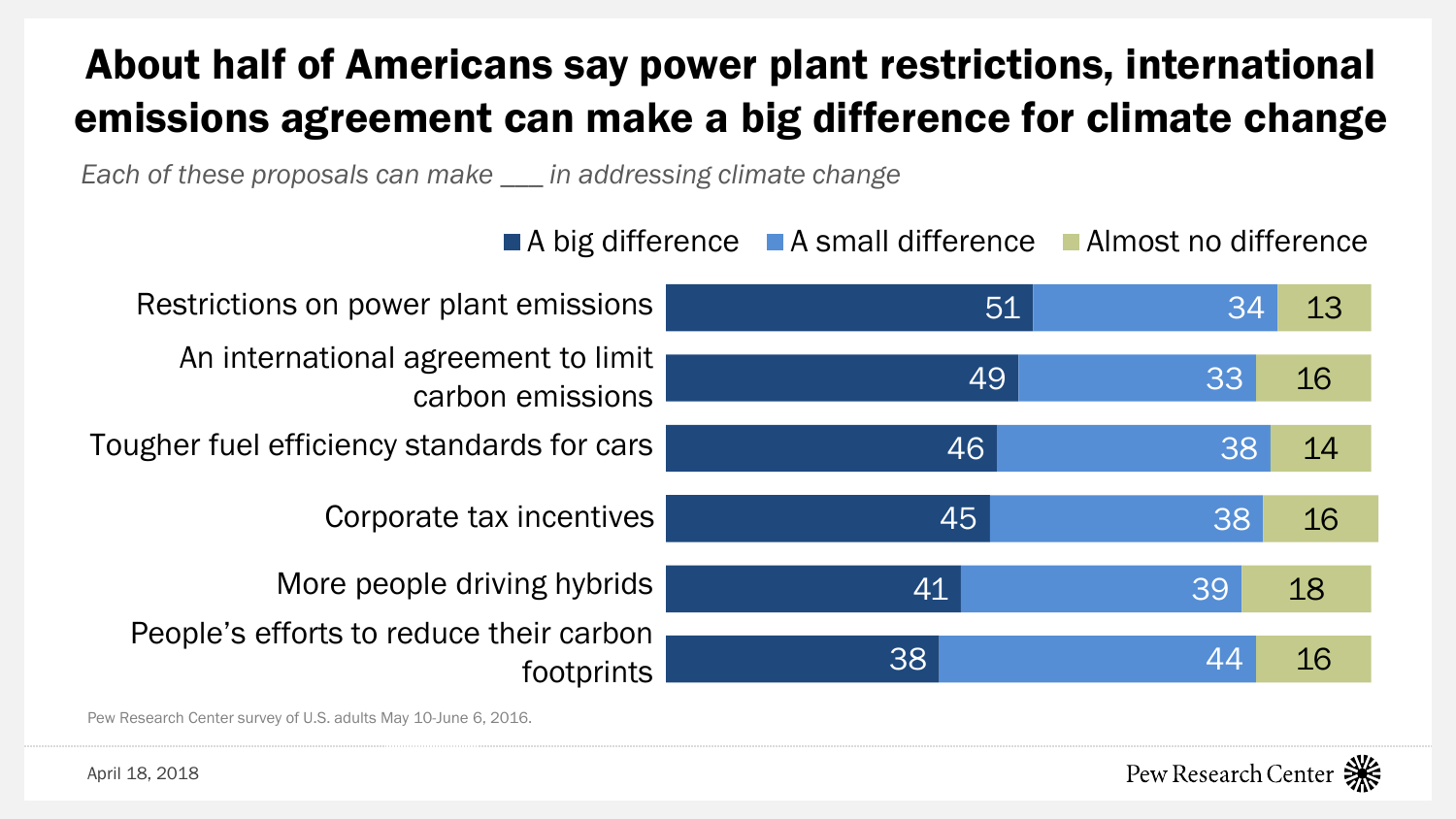#### Most liberal Democrats see wide range of actions as able to make a big difference to address climate change

*Each of these proposals can make a big difference in addressing climate change*

| • Conservative Republican<br>• Mod/lib Republican |                | • Liberal Democrat<br>• Mod/cons Democrat | U.S.<br>adults |    |
|---------------------------------------------------|----------------|-------------------------------------------|----------------|----|
| Restrictions on power plant carbon emissions      | $29$ $\bullet$ |                                           | -76            | 51 |
| International agreement to limit emissions        | $27$ $\bullet$ |                                           | $\bullet$ 71   | 49 |
| Tougher fuel efficiency standards for cars        | $27$ $\bullet$ |                                           | 67             | 46 |
| Corporate tax incentives                          | $23$ $\bullet$ |                                           | $\bullet$ 67   | 45 |
| More people driving hybrids                       | $23$ $\bullet$ | $\bullet$ 56                              |                |    |
| People reducing their carbon footprints           | $21$ $\bullet$ | $\bullet$ 52                              |                | 38 |
|                                                   |                |                                           |                |    |

Pew Research Center **※** 

Note: Republicans and Democrats include independents and others who "lean" toward the parties. Pew Research Center survey of U.S. adults May 10-June 6, 2016.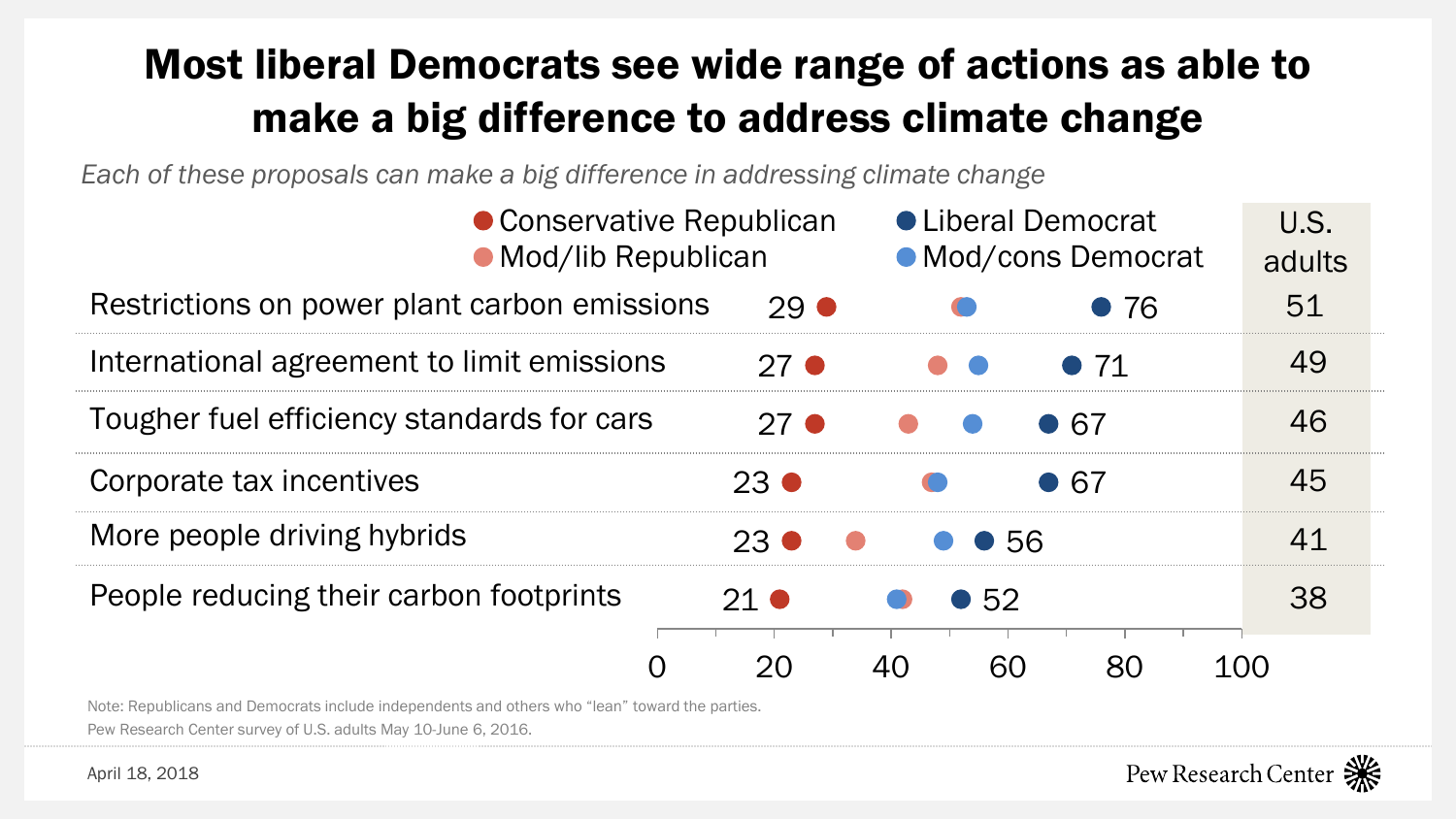## Americans most likely to trust information from climate scientists about causes of climate change

*Trust each of these groups \_\_\_ to give full and accurate information about the causes of global climate change*



Pew Research Center survey of U.S. adults May 10-June 6, 2016.

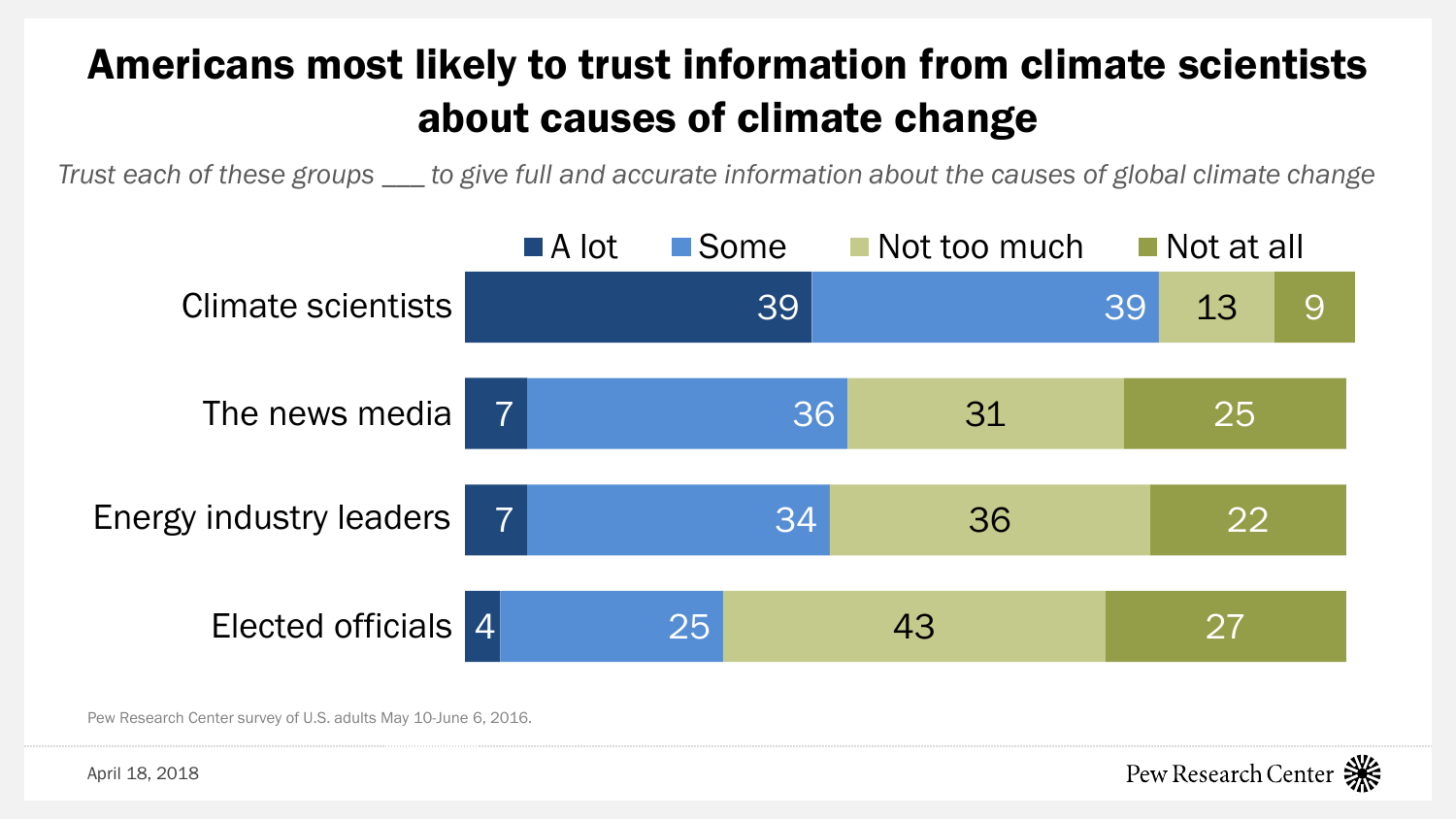#### Trust in information from climate scientists varies by politics

*Trust each of these groups a lot to give full and accurate information about the causes of global climate change*



Note: Republicans and Democrats include independents and others who "lean" toward the parties. Pew Research Center survey of U.S. adults May 10-June 6, 2016.

April 18, 2018

Pew Research Center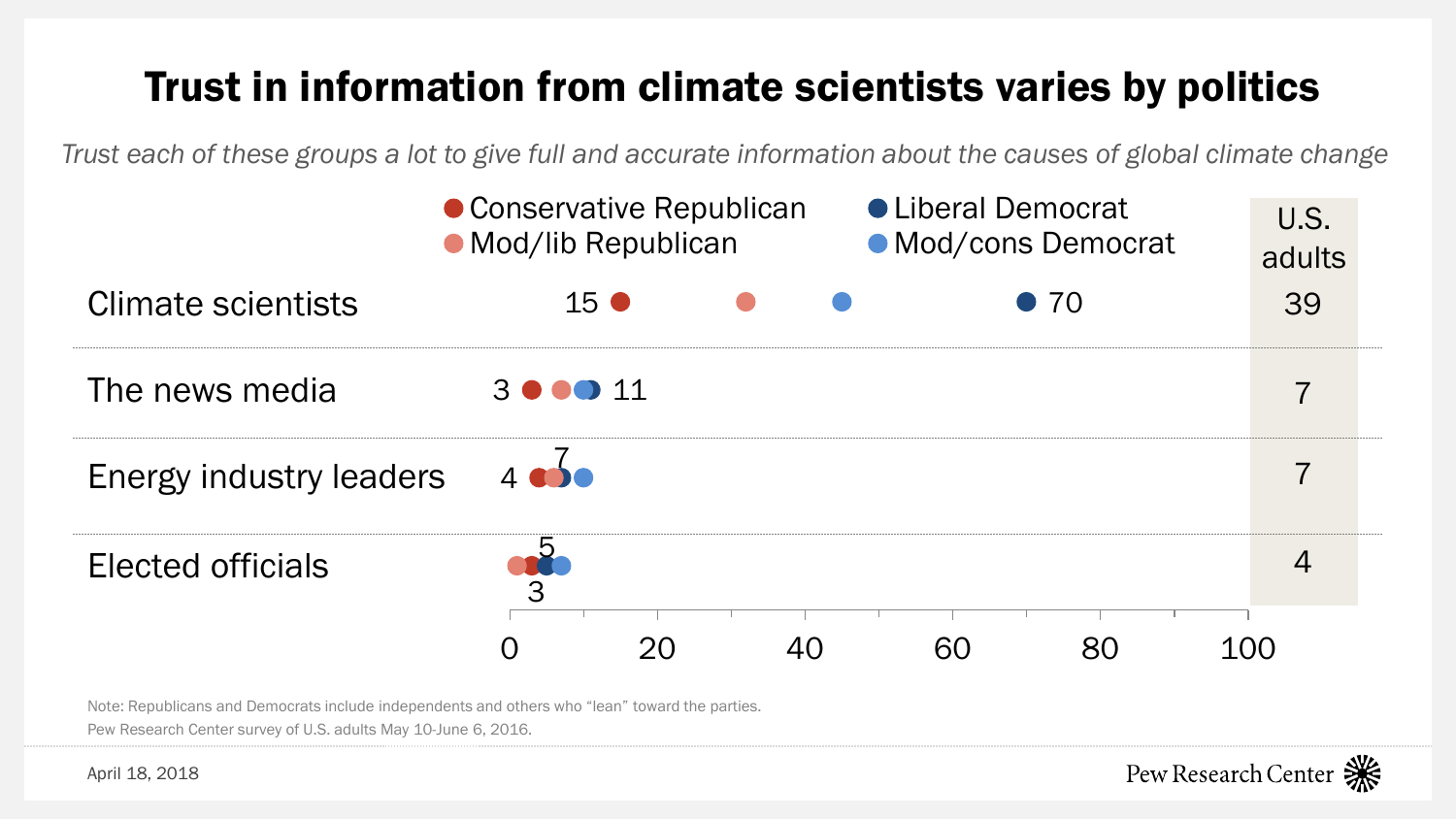## Most Americans say climate scientists should have a major role in climate policy

*Each of these groups should have \_\_\_ in making decisions about policy issues related to global climate change*

|                               | A major role | A minor role | No role  |
|-------------------------------|--------------|--------------|----------|
| <b>Climate scientists</b>     |              | 67           | 23<br>9  |
| The general public            |              | 56           | 33<br>9  |
| Energy industry<br>leaders    |              | 53           | 13<br>32 |
| Leaders from other<br>nations |              | 45           | 36<br>18 |
| <b>Elected officials</b>      |              | 44           | 14<br>40 |

Pew Research Center survey of U.S. adults May 10-June 6, 2016.

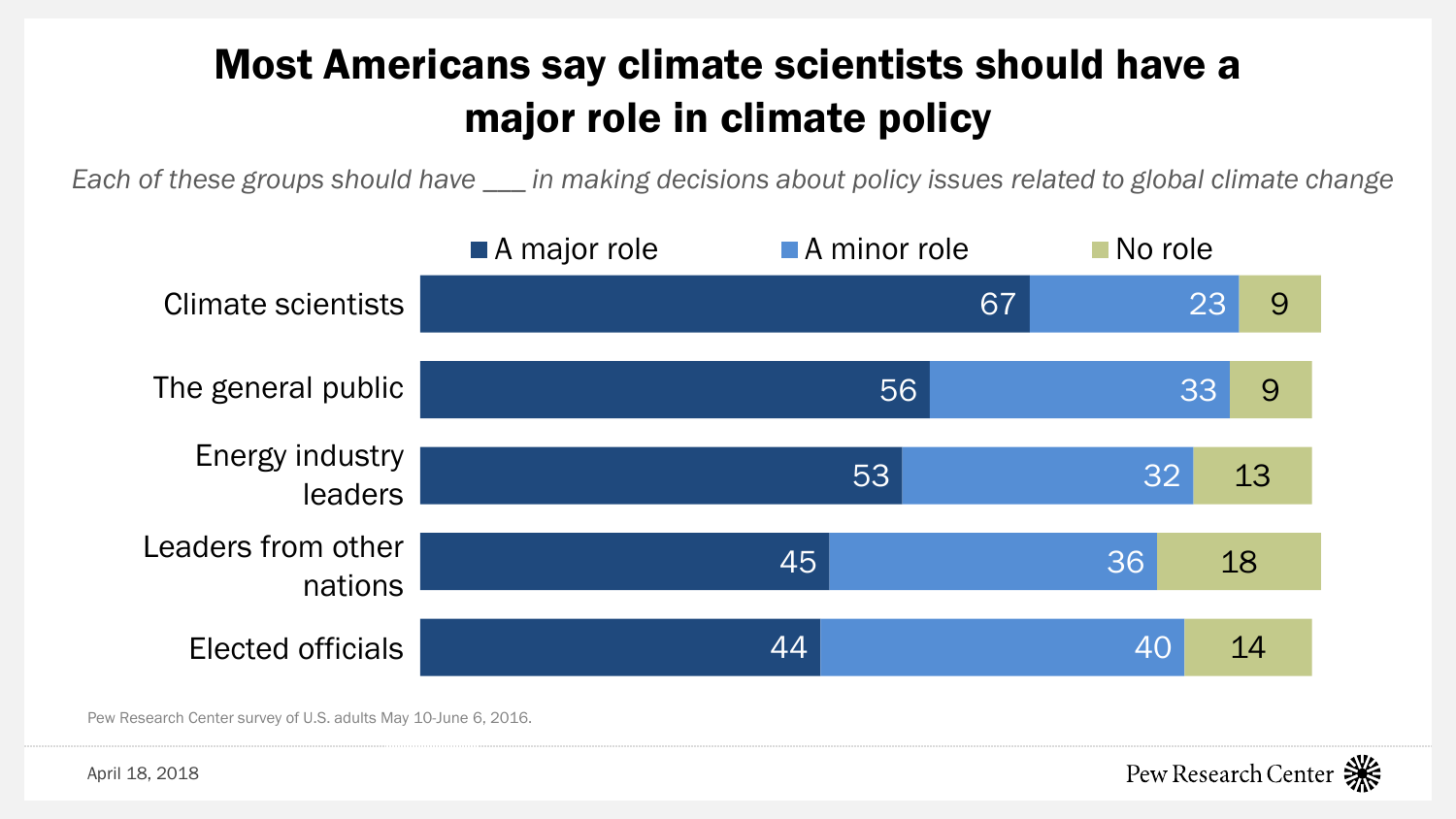#### Intensity of climate change concern varies globally



Pew Research Center nationally representative surveys of 40 countries conducted March 25-May 27, 2015.

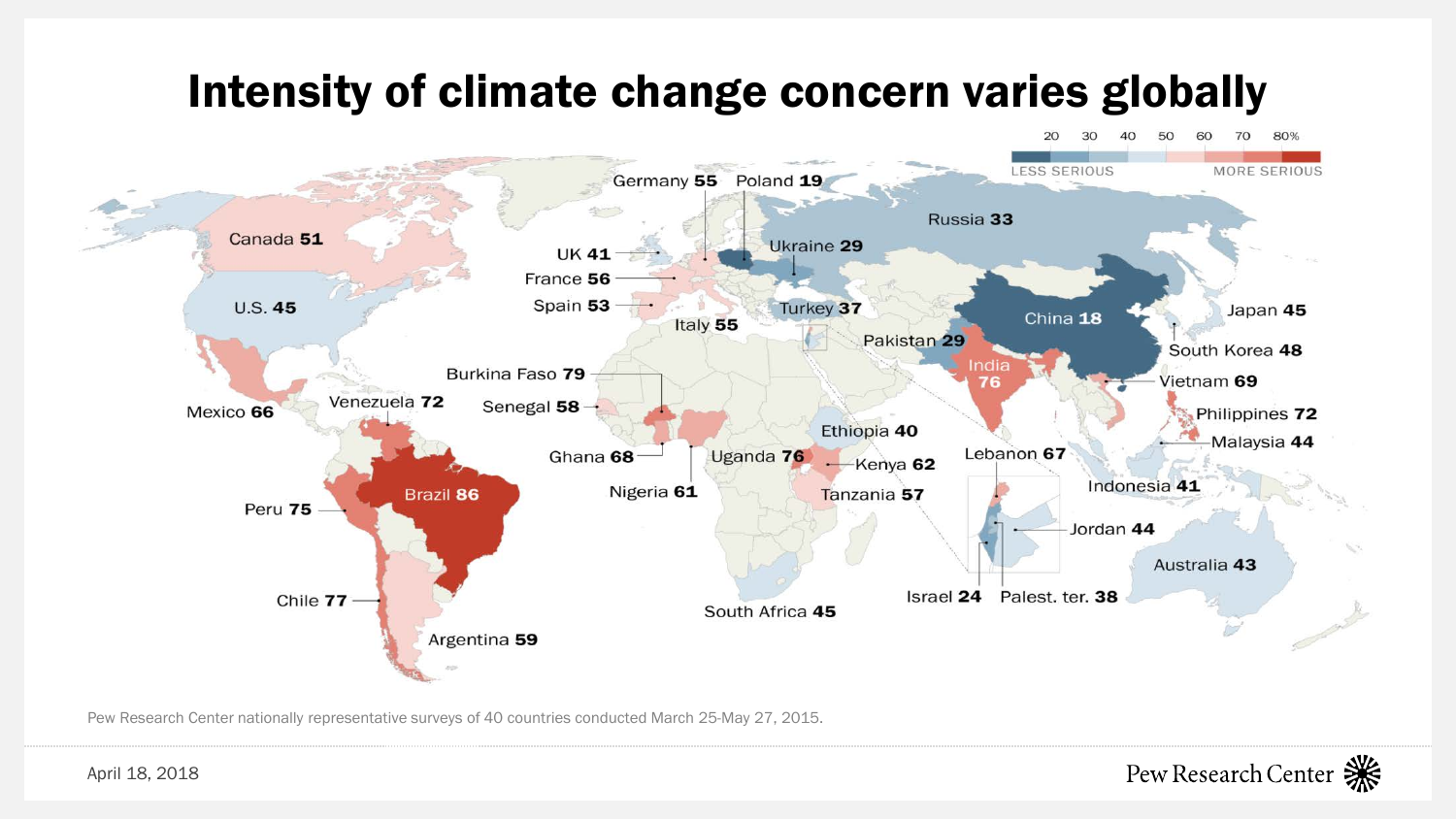#### Latin Americans, Sub-Saharan Africans more troubled by climate change than people in other regions



Note: Russia and Ukraine not included in Europe median. Asia/Pacific median includes China.

Pew Research Center nationally representative surveys of 40 countries conducted March 25-May 27, 2015.



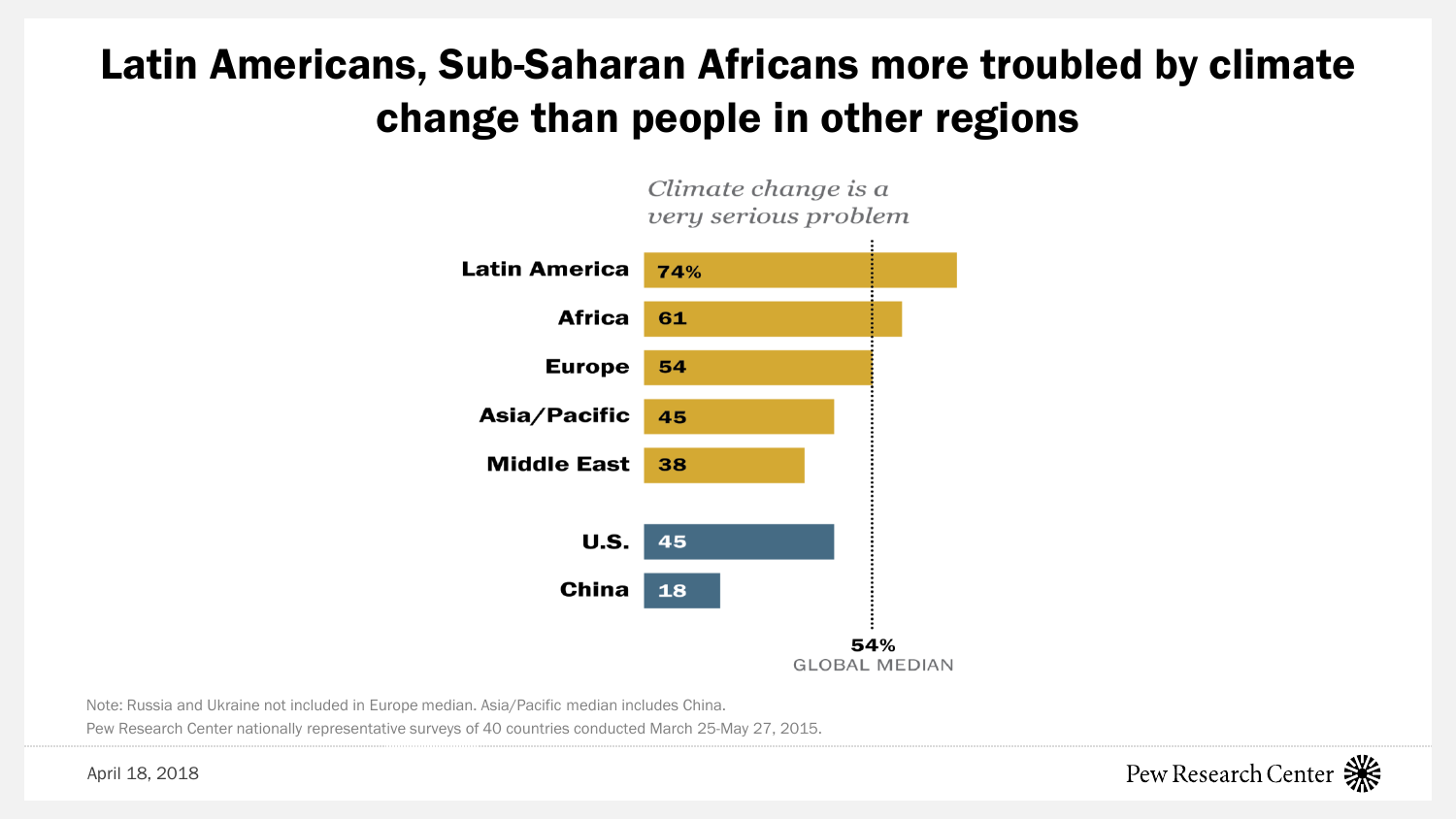## Most in U.S. give priority to developing alternative energy over fossil fuels

*Each of the following should be a more important priority for addressing America's energy supply*



Pew Research Center surveys of U.S. adults 2011-Jan. 9, 2017.

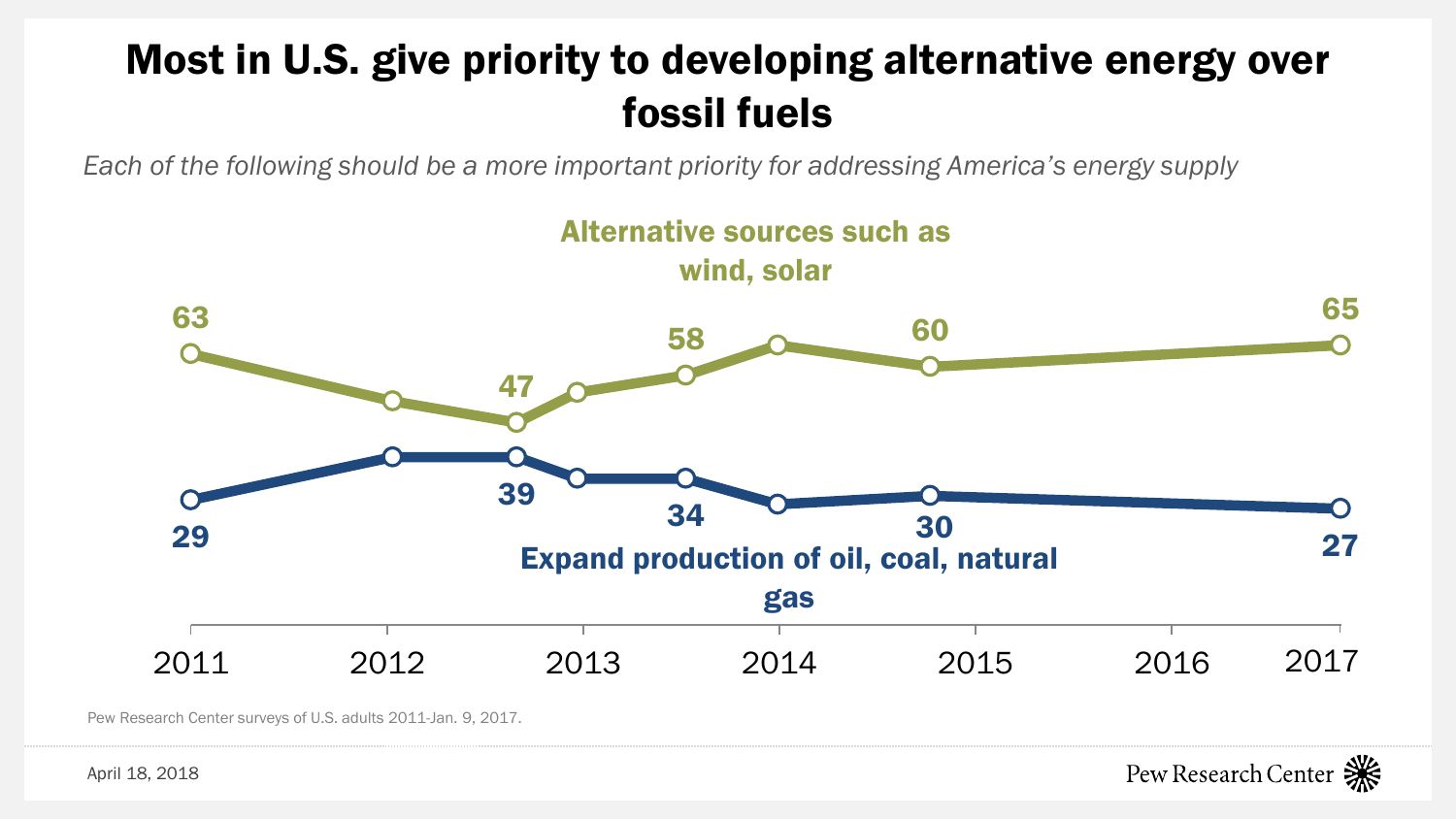#### Divide between Republicans and Democrats over energy priorities

*Developing alternative energy sources should be a more important priority for addressing America's energy supply*



Note: Republicans and Democrats include independents and others who "lean" toward the parties. Pew Research Center surveys of U.S. adults 2011-Jan. 9, 2017.

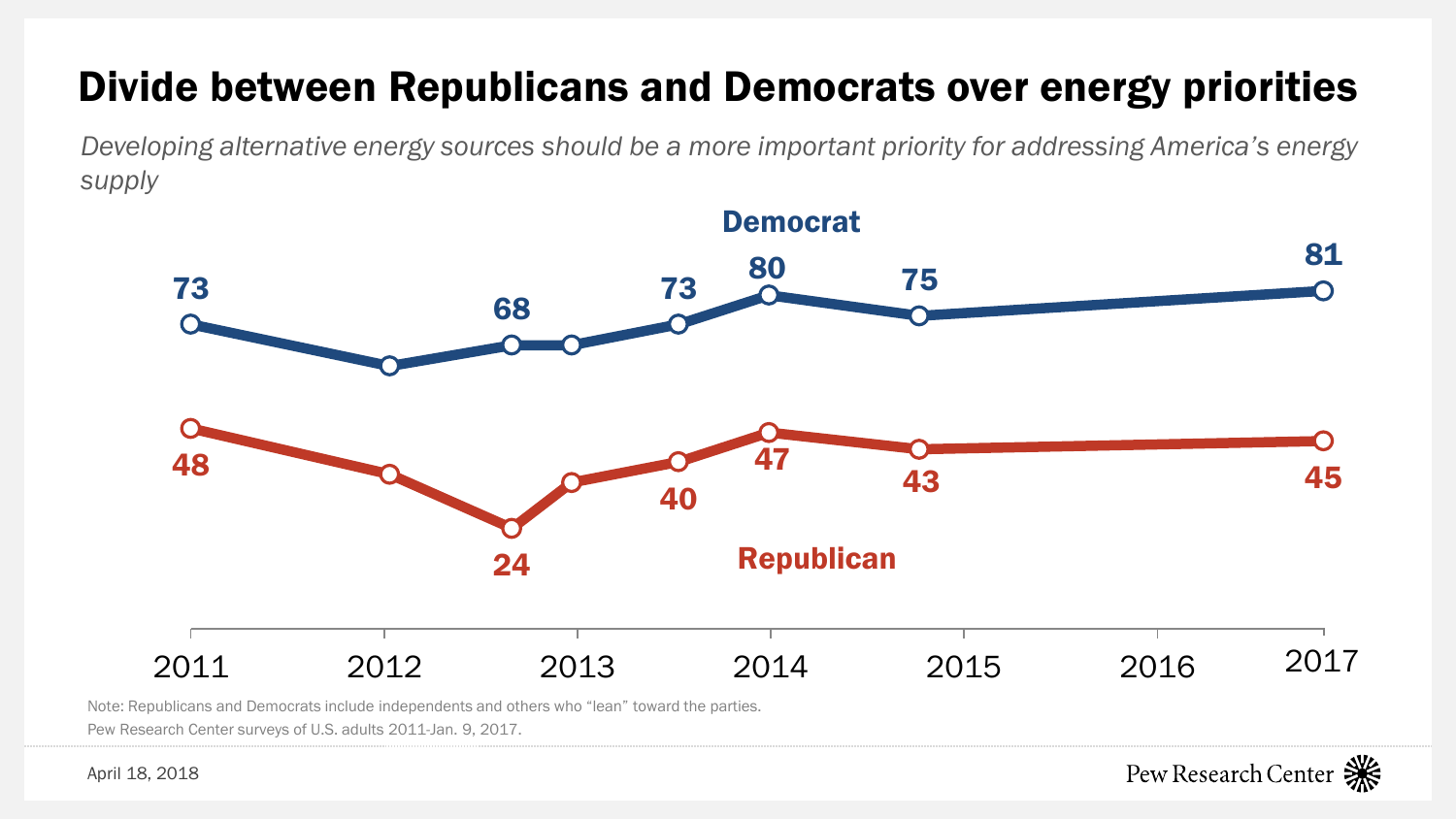## Partisans agree on the importance of energy sector jobs, divided on prioritizing environmental effects of energy sources

*Rate each of the following as a top priority for America's energy policies*

|                                                                  |              | ● Rep/Lean Rep ● Dem/Lean Dem | U.S.<br>adults |
|------------------------------------------------------------------|--------------|-------------------------------|----------------|
| Protecting environment from effects of<br>energy development/use | $32 \bullet$ | $\bullet$ 68                  | 53             |
| Increasing reliance on renewable energy sources                  | 40.          | $\bullet$ 63                  | 52             |
| Keeping consumer energy prices low                               |              | $44 \bullet 54$               | 49             |
| Creating jobs within the energy sector                           |              | $49 \bullet 51$               | 49             |
| Reducing dependence on foreign energy sources                    | 48 ●         | .58                           | 48             |
|                                                                  | 20           | 60                            |                |

Pew Research Center survey of U.S. adults May 3-7, 2017.

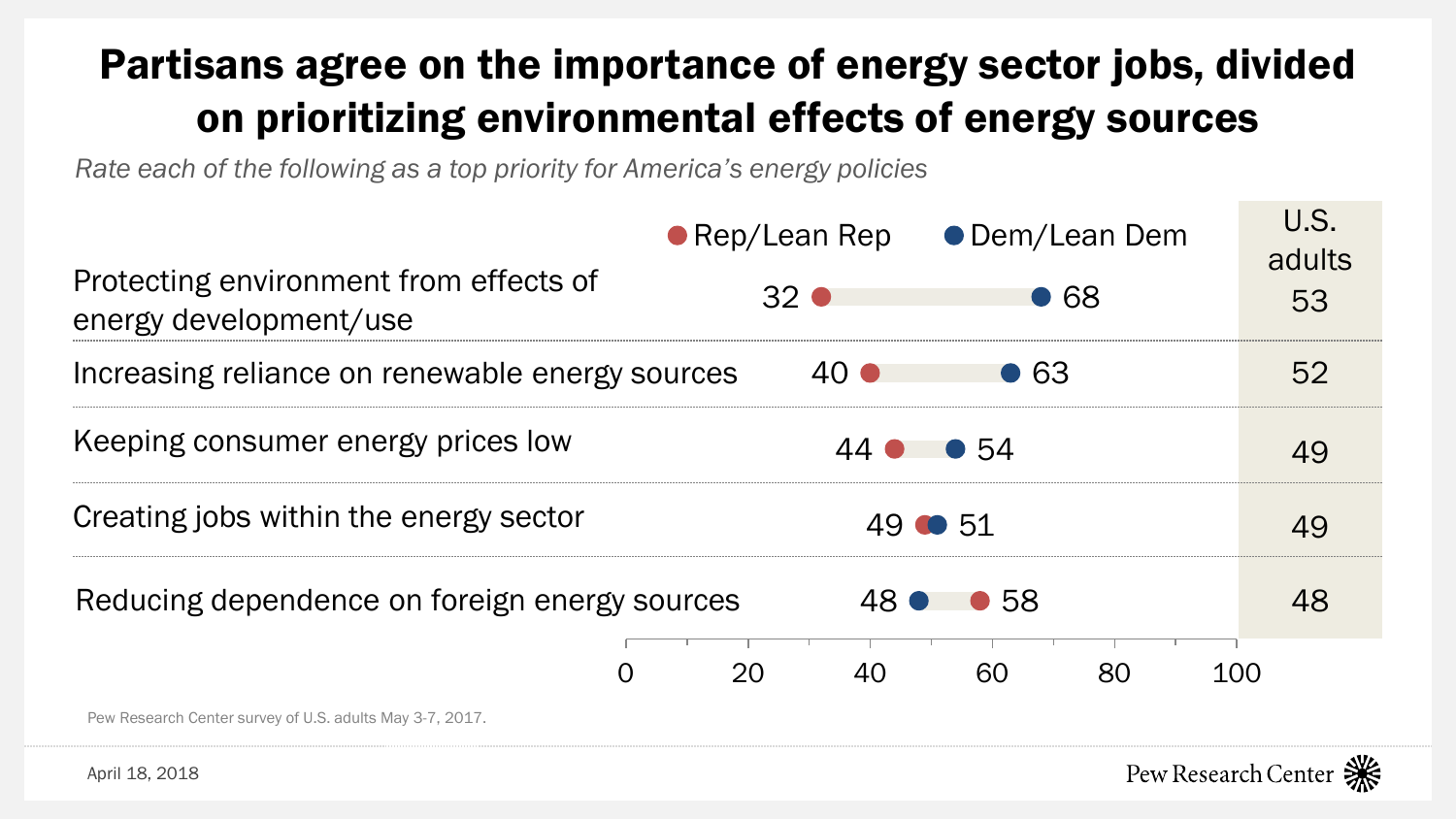#### Political and age divides over whether the free market alone can increase use of renewable energy sources

- **The private marketplace will ensure that businesses and consumers rely** more on renewable energy sources, even without government regulations
- Government regulations are necessary to encourage businesses and consumers to rely more on renewable energy sources

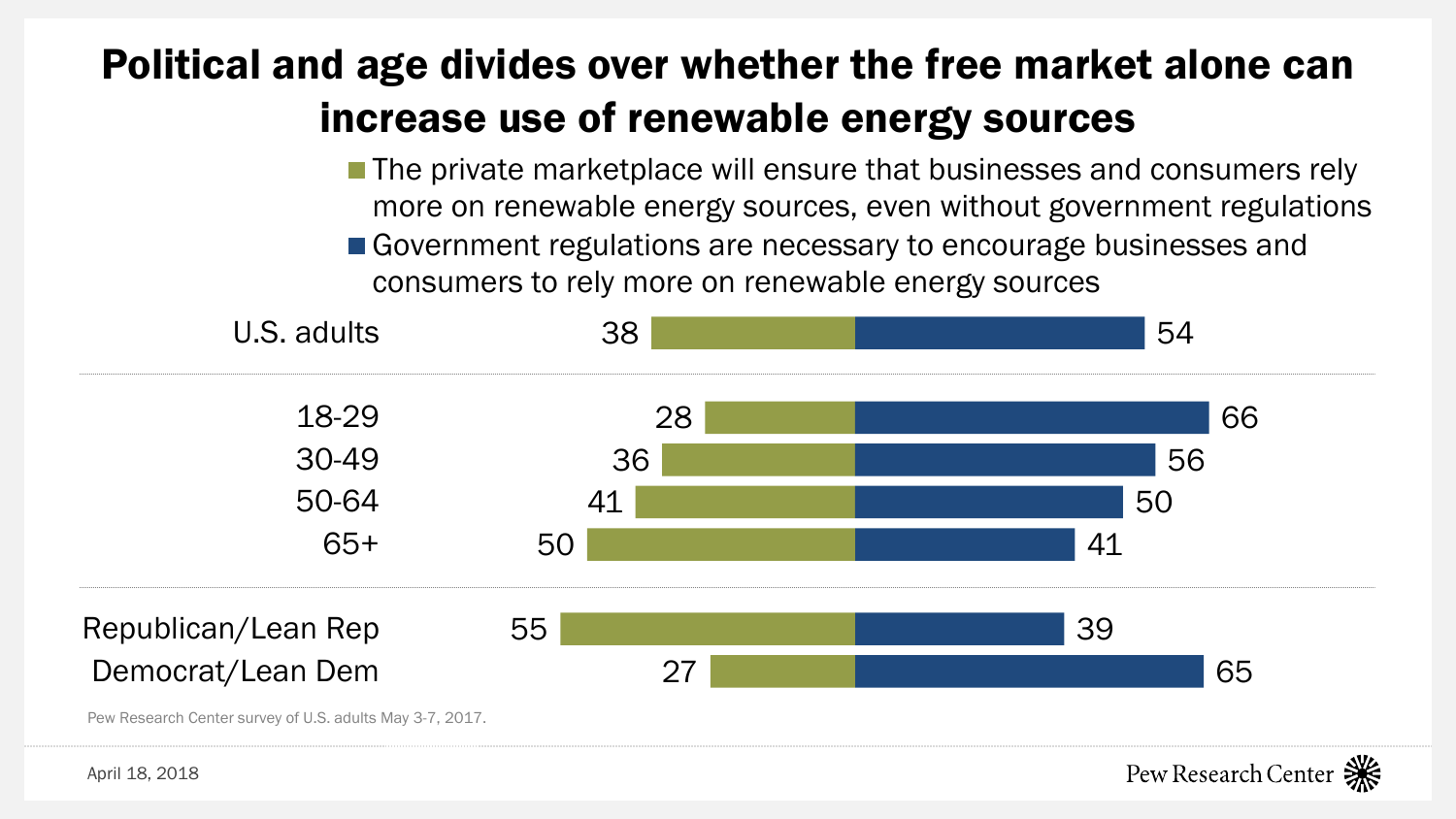## Strong public support in U.S. for expanding wind, solar power

*Favor or oppose expanding each energy source*

Solar panel farms Wind turbine farms Offshore drilling Nuclear power plants Fracking Coal mining



Pew Research Center survey of U.S. adults May 10-June 6, 2016.

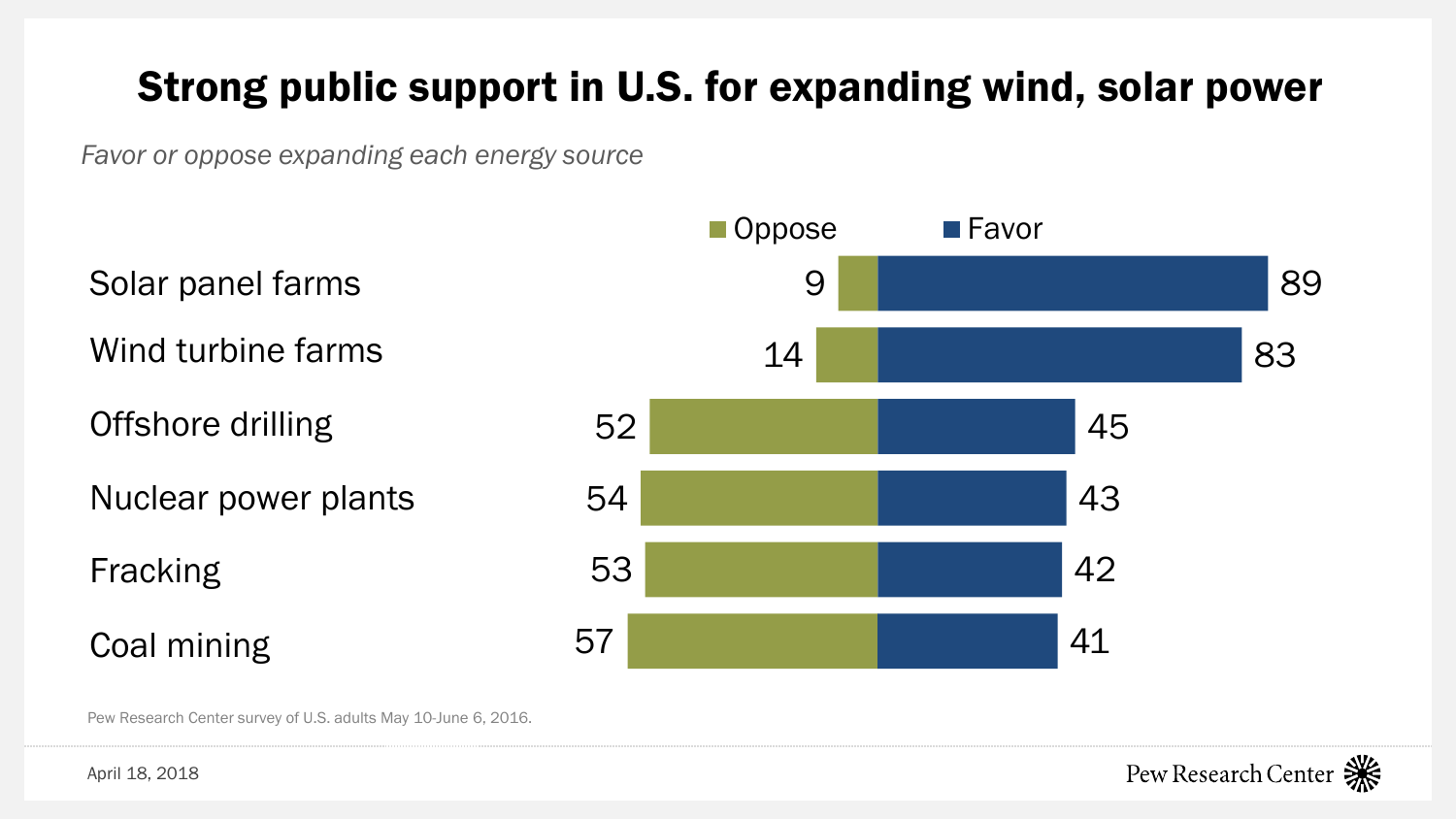#### Strong bipartisan support for expanding solar and wind energy

*Favor expanding each energy source*

| Solar panel farms                                                                                                                                                | ● Conservative Republican<br>• Mod/lib Republican |  |    | • Liberal Democrat<br>• Mod/cons Democrat<br>83 97 |                              |    |  |
|------------------------------------------------------------------------------------------------------------------------------------------------------------------|---------------------------------------------------|--|----|----------------------------------------------------|------------------------------|----|--|
| Wind turbine farms                                                                                                                                               |                                                   |  |    | 75 ●                                               | $\bullet \bullet \bullet 93$ | 83 |  |
|                                                                                                                                                                  |                                                   |  |    |                                                    |                              |    |  |
|                                                                                                                                                                  |                                                   |  |    |                                                    |                              |    |  |
|                                                                                                                                                                  |                                                   |  |    |                                                    |                              |    |  |
| Note: Republicans and Democrats include independents and others who "lean" toward the parties.<br>Pew Research Center survey of U.S. adults May 10-June 6, 2016. | 20                                                |  | 60 | 80                                                 | 100                          |    |  |

Pew Research Center **※**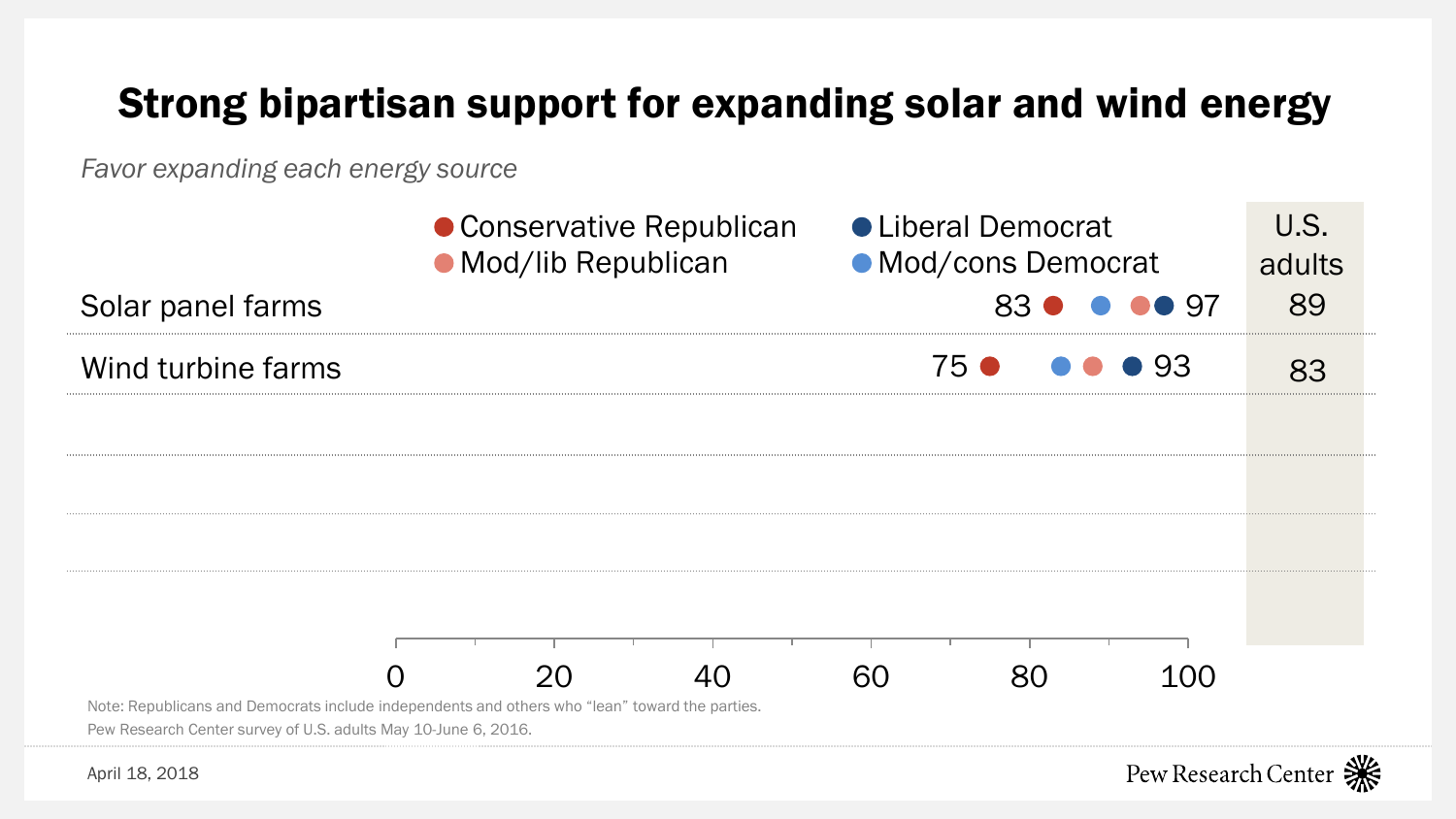#### Wide political divides over expanding fossil fuel energy sources

*Favor expanding each energy source*

|                                                                                                                                                                  |                | • Mod/lib Republican | ● Conservative Republican | • Liberal Democrat<br>• Mod/cons Democrat |              |     | U.S.<br>adults |  |
|------------------------------------------------------------------------------------------------------------------------------------------------------------------|----------------|----------------------|---------------------------|-------------------------------------------|--------------|-----|----------------|--|
| Coal mining                                                                                                                                                      | $14$ $\bullet$ |                      |                           |                                           | $\bullet$ 73 |     | 41             |  |
| Fracking                                                                                                                                                         |                | 17 ●                 |                           | $\bullet$ 70                              |              |     | 42             |  |
| Offshore drilling                                                                                                                                                |                | $26 \bullet$         |                           |                                           | $\bullet$ 76 |     | 45             |  |
| Note: Republicans and Democrats include independents and others who "lean" toward the parties.<br>Pew Research Center survey of U.S. adults May 10-June 6, 2016. |                | 20                   | 40                        | 60                                        | 80           | 100 |                |  |

Pew Research Center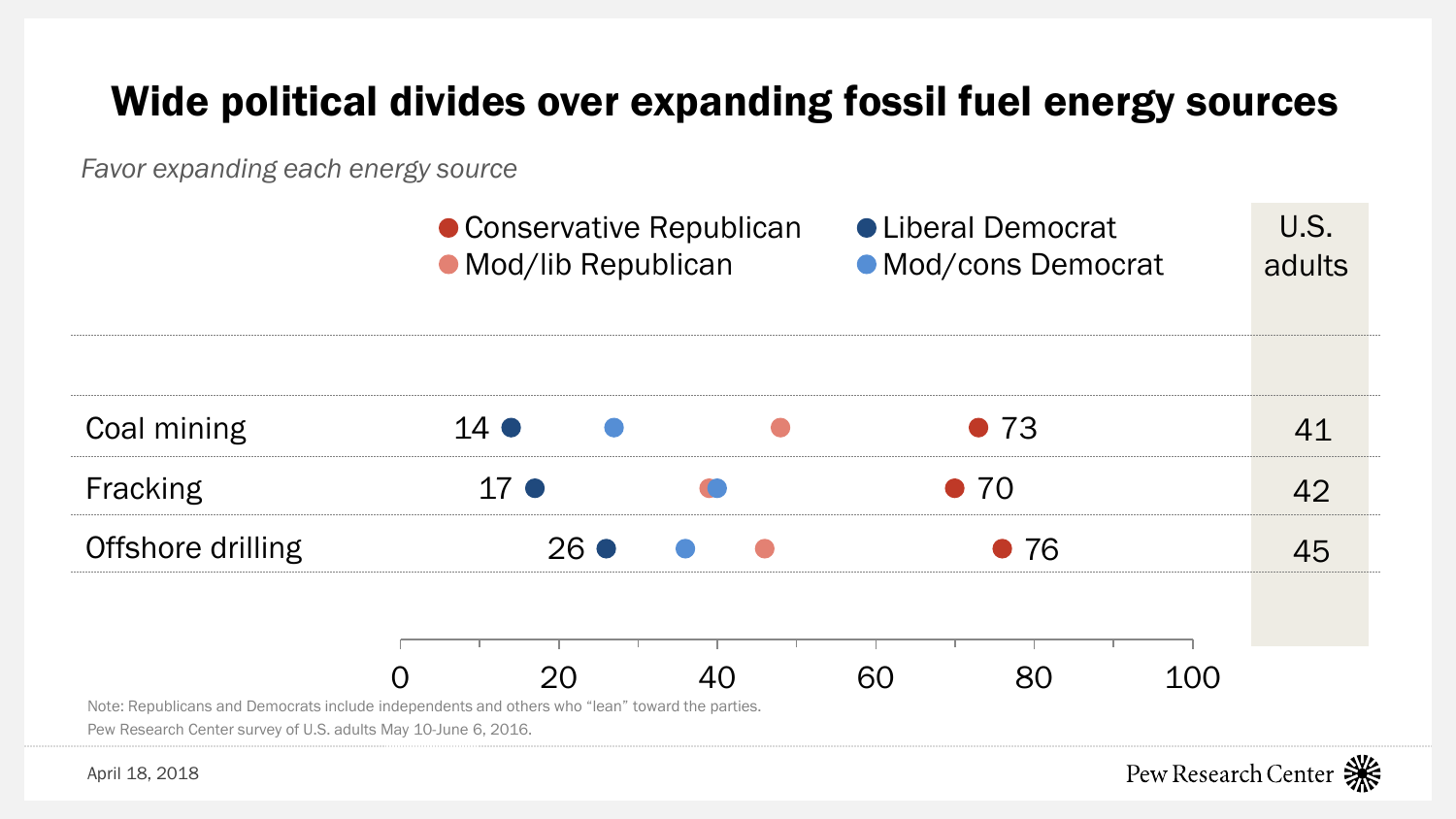## Strong bipartisan support for expanding solar and wind energy; wide political divides over expanding fossil fuel energy sources

*Favor expanding each energy source*

|                                                                                                                                                                  | ● Conservative Republican<br>• Mod/lib Republican |    |              | • Liberal Democrat<br>• Mod/cons Democrat |                        |    |  |
|------------------------------------------------------------------------------------------------------------------------------------------------------------------|---------------------------------------------------|----|--------------|-------------------------------------------|------------------------|----|--|
| Solar panel farms                                                                                                                                                |                                                   |    |              |                                           | 83 0 0 0 97            | 89 |  |
| Wind turbine farms                                                                                                                                               |                                                   |    |              | 75 ●                                      | $\bullet$ $\bullet$ 93 | 83 |  |
| Coal mining                                                                                                                                                      | $14$ $\bullet$                                    |    |              | $\bullet$ 73                              |                        |    |  |
| Fracking                                                                                                                                                         | $17$ $\bullet$                                    |    | $\bullet$ 70 |                                           |                        | 42 |  |
| Offshore drilling                                                                                                                                                | $26 \bullet$                                      |    |              | $\bullet$ 76                              |                        | 45 |  |
| Nuclear power plants                                                                                                                                             |                                                   | 40 | $\bullet$ 57 |                                           |                        | 43 |  |
| Note: Republicans and Democrats include independents and others who "lean" toward the parties.<br>Pew Research Center survey of U.S. adults May 10-June 6, 2016. | 20                                                |    | 60           | 80                                        | 100                    |    |  |

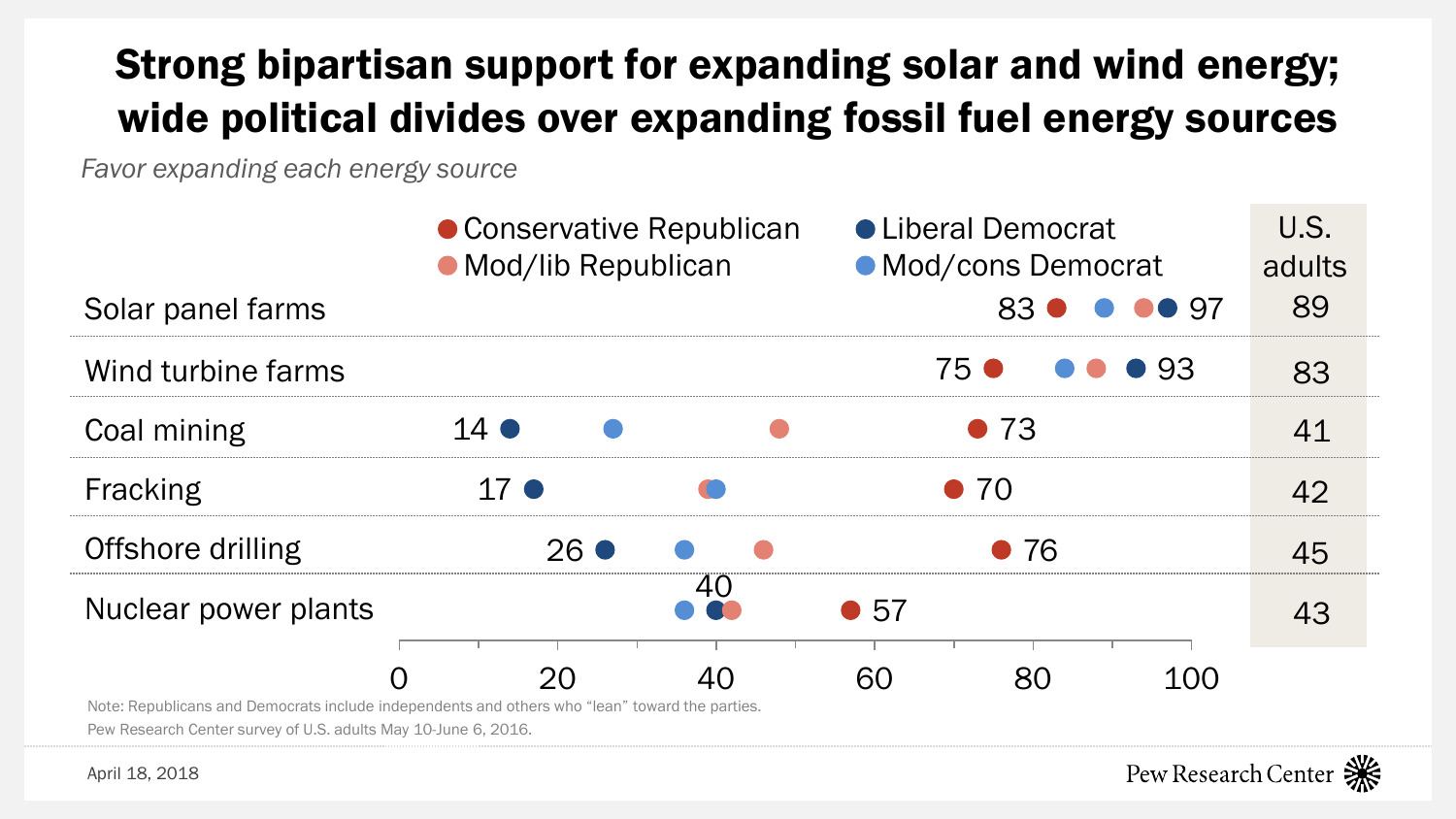## U.S. political differences on expanding fracking



Pew Research Center

Note: Republicans and Democrats include independents and others who "lean" toward the parties.

Pew Research Center surveys of U.S. adults 2012 through May 10-June 6, 2016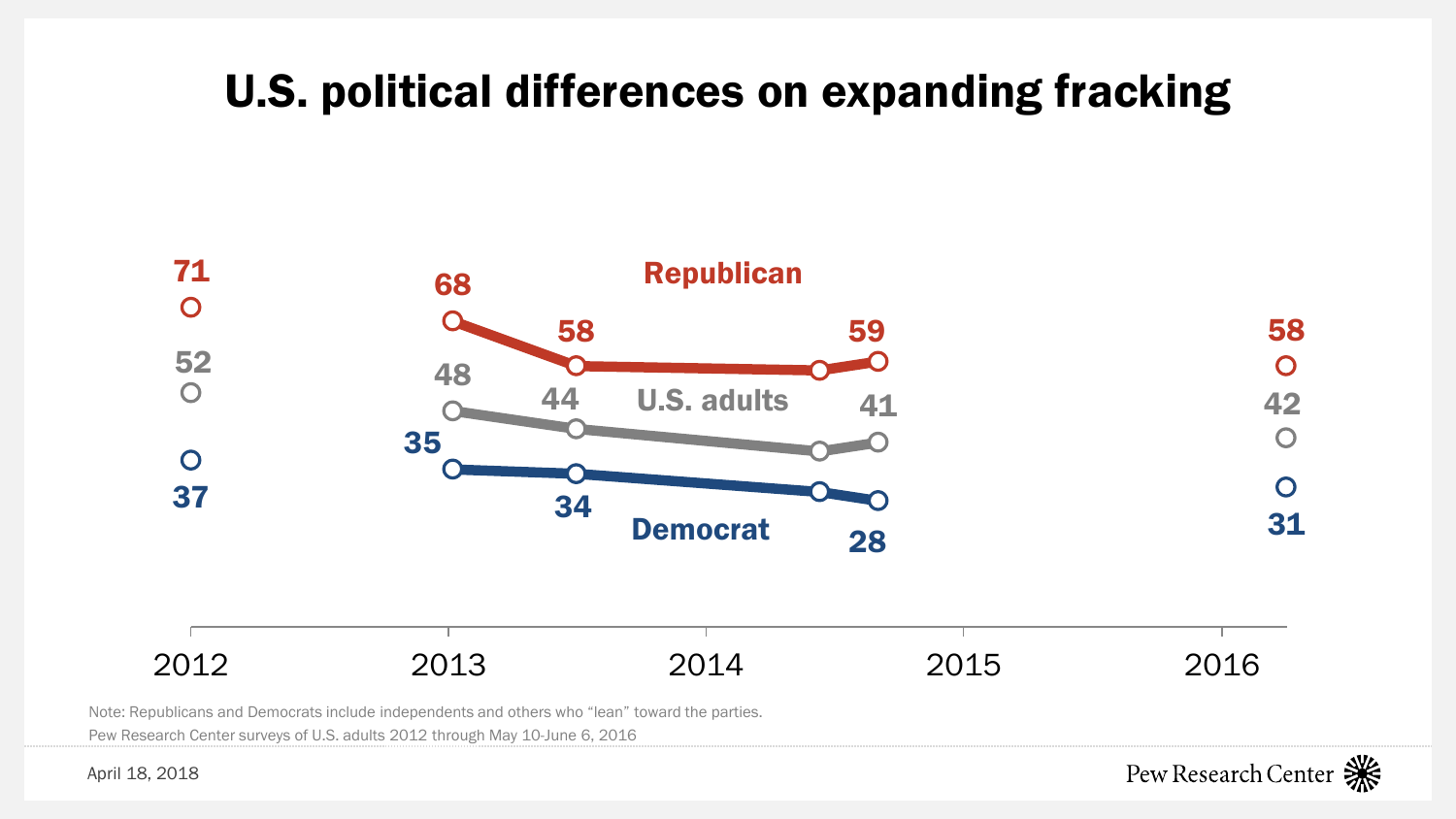## Democrats with high science knowledge are much less likely to favor expansion of fracking

*Favor expanding hydraulic fracturing or 'fracking' for oil and natural gas*





Pew Research Center **※** 

Note: Republicans and Democrats include independents and others who "lean" toward the parties. Pew Research Center survey of U.S. adults May 10-June 6, 2016.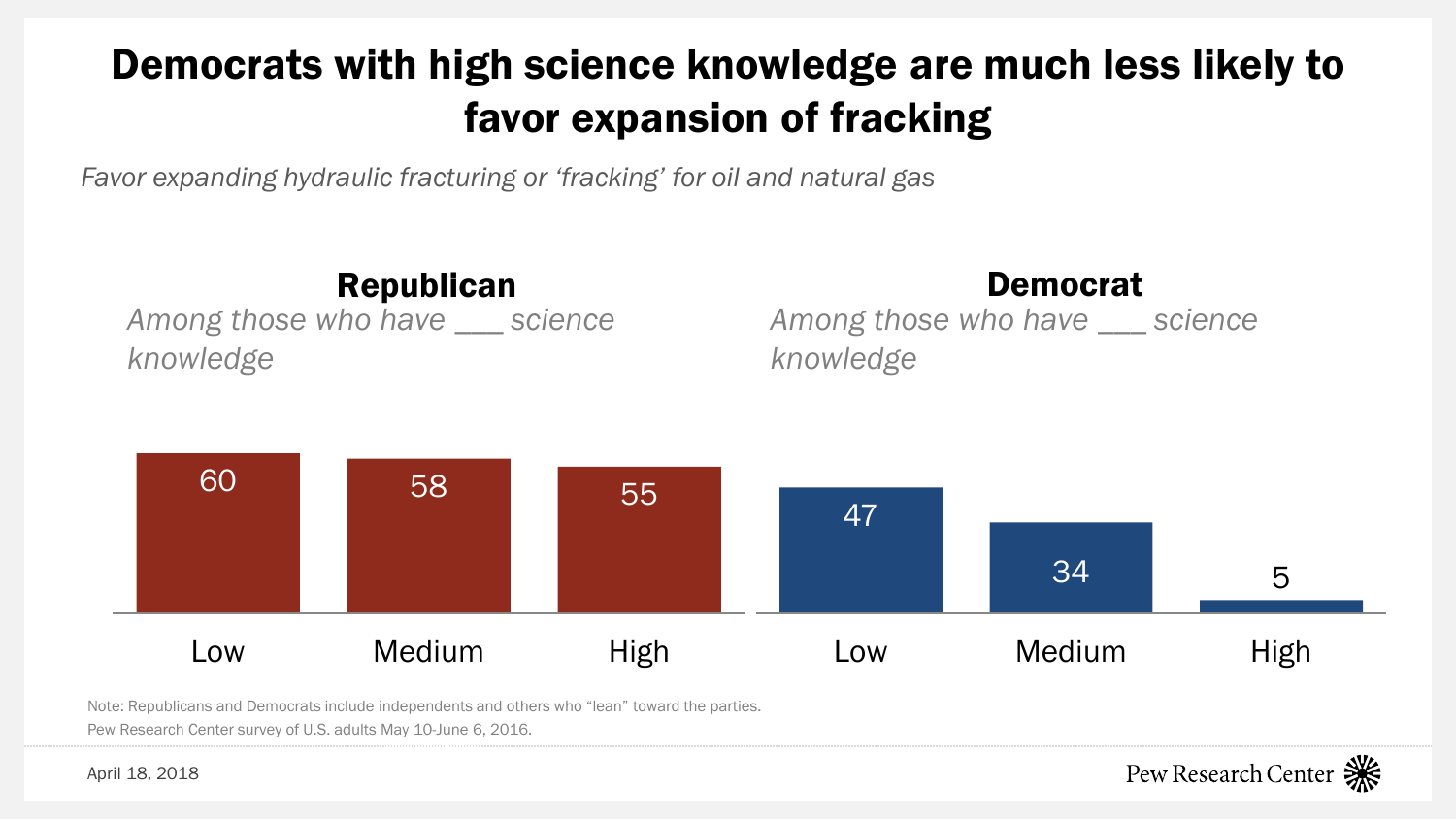## Democrats with high science knowledge are much less likely to favor expanding coal mining

*Favor expanding coal mining*





Pew Research Center **※** 

Note: Republicans and Democrats include independents and others who "lean" toward the parties. Pew Research Center survey of U.S. adults May 10-June 6, 2016.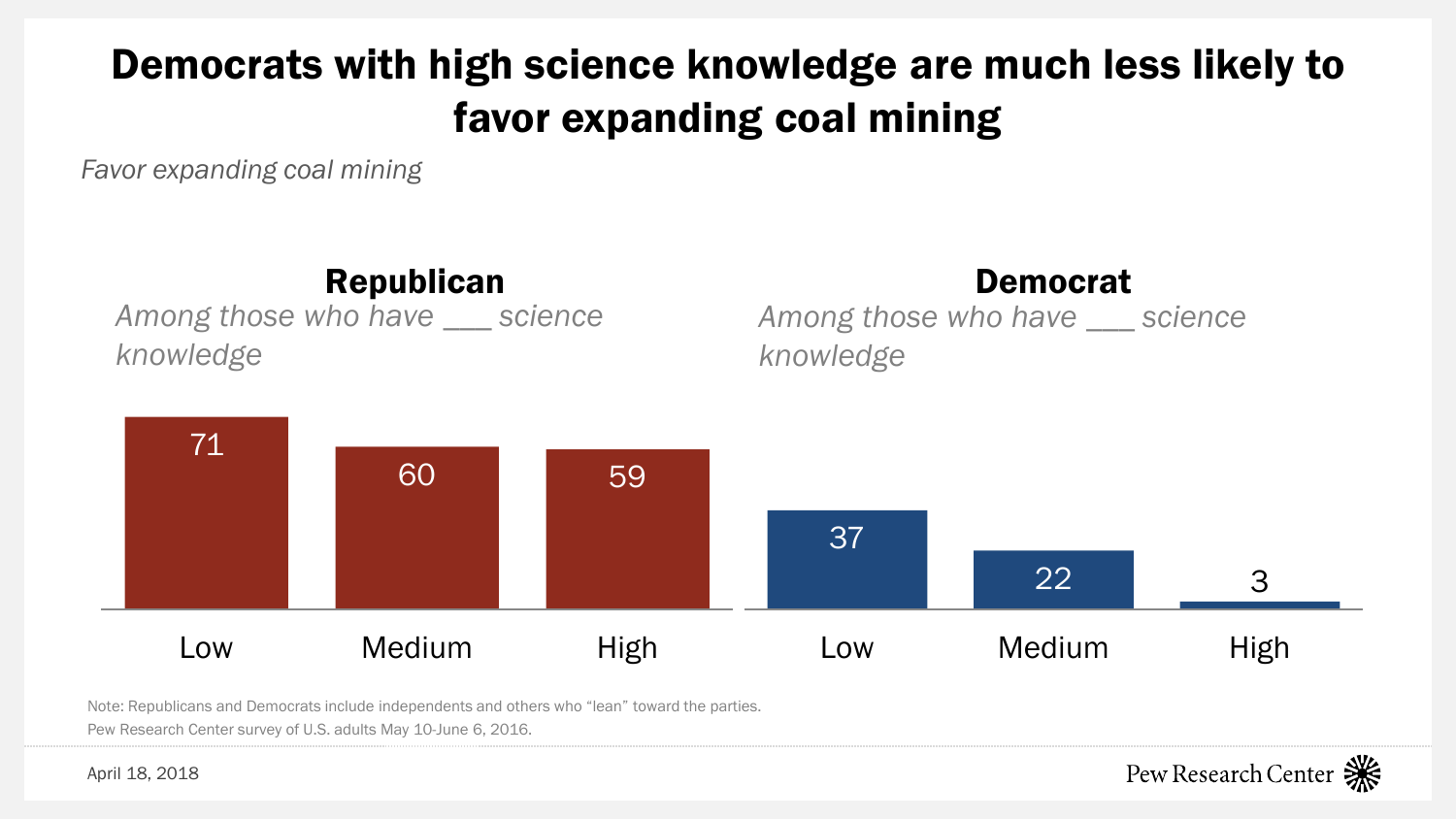## Republicans with high science knowledge are much more likely to favor more nuclear power plants

*Favor more nuclear power plants to generate electricity*



Note: Republicans and Democrats include independents and others who "lean" toward the parties. Pew Research Center survey of U.S. adults May 10-June 6, 2016.